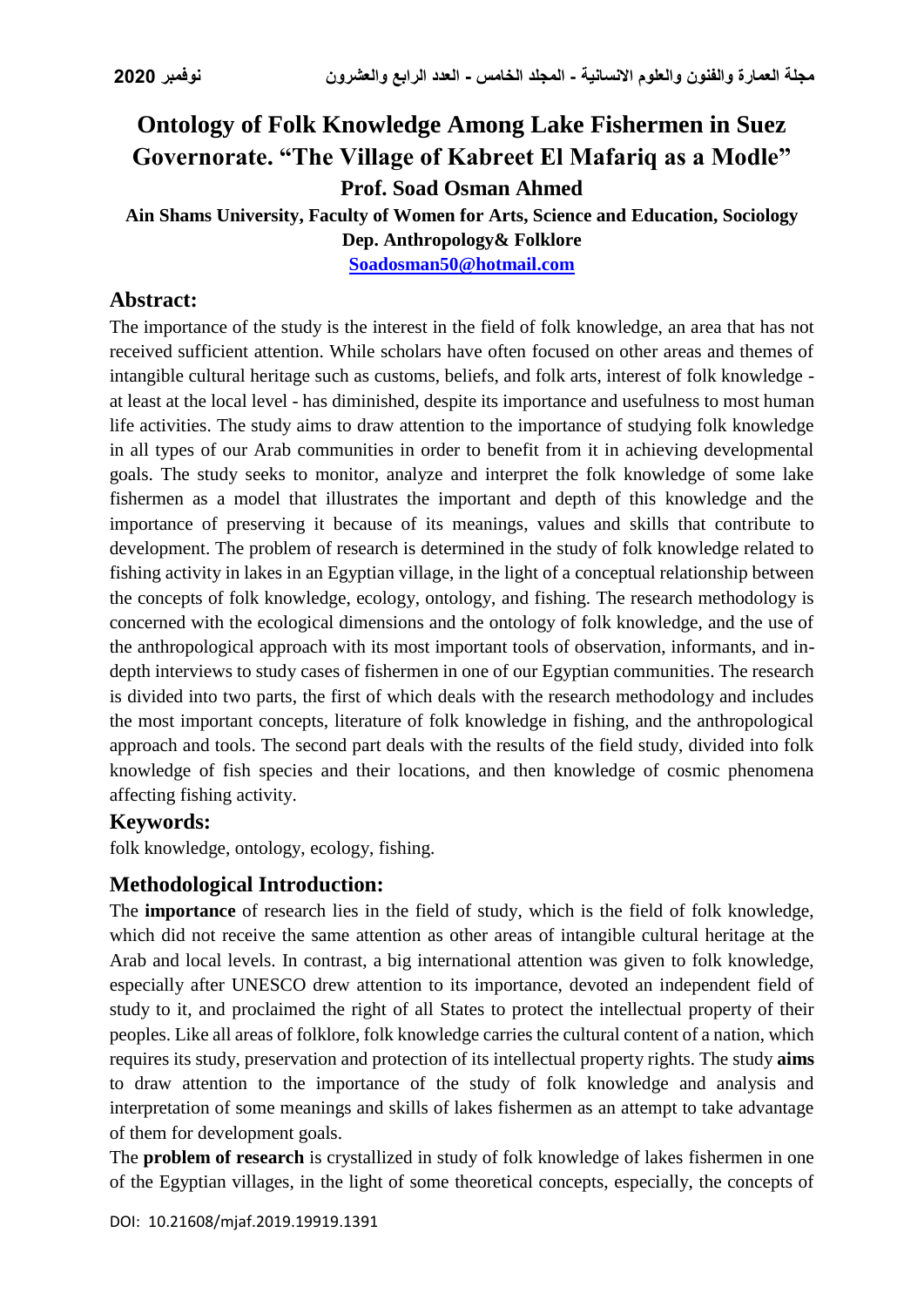ecology and ontology in an attempt to answer the following questions: 1 - To what extent the ecological dimension, and observing the global assets play their role in formulation of folk knowledge concerning fishing? 2- What is the folk knowledge about the fishing activity of the fishermen in the study village? 3- How can the study of folk knowledge on fishing in lakes be useful in practice?

As for the **research community**, the village of "Kabreet El Mafariq", one of the villages of Janayen district, which is located on a strip of length of 40 km. parallel to the Suez Canal, which represents the borders of the eastern sector; while the district from the north is connected to the borders of the villages of Ismailia. The village is located on "Al-Bohayrat El-Morra" Lakes and has a longitudinal extension on the coast of the Suez Canal with its border with Jeneva. The village is bordered to the north by the Al-Bohayrat El-Morra and the canal, to the west by the village of Jeneva, and to the south by the village of Shandoura. The village is a mother village followed by five single manors. Perhaps the environment and location of the village, and its view on bodies of water - lakes and the canal - has played a large role in the acquisition of folk knowledge of the fishing community members of the fishing craft , and at the same time taking advantage of their observations of the ontology and ecology of the place, and to find relationships between the environment, natural phenomena and fishing activity, with their faith of the importance and vitality of the transmission of this knowledge to future generations.

The village has a population of 11,000 persons. The main activity of the village is agriculture (Gamal Mashal, 2009: 291: 292). This is followed by fishing, which is one of the old main economic activities that the people of Suez are famous for, being located on the Red Sea. Then comes the industry where the manufacture of ships, boats and fishing tools such as nets, yarns, ropes and hooks. Added to that, the industry of salting fish which is one of the industries that Suez city has known since past ages. (Rady Mohamed Gouda, 2006: 56:58), in addition to trade where the Red Sea has played a critical role as a shipping route between East and West throughout history. Moreover, the research area is still characterized by great commercial importance due to the multiplicity of commercial ports exist up there such as the ports of Port Tawfik, Al-Adabyia, and Al-Sokhna (Formal site of Suez Governorate).

It is worth mentioning that I have relied on this part of the field material in one of the chapters of a master thesis located in seven chapters entitled "Folk knowledge in agriculture and fishing. An anthropological study in one of the Egyptian villages," conducted by Hiba Sayed Mohamed under the joint supervision of Alia Shoukry and these lines' writer. It is an unpublished thesis approved by the Division of Anthropology and Folklore in the Department of Sociology, Faculty of Arts, Sciences and Education, Ain Shams University in 2018. This research will provide a re-reading of the field material - in the light of the concepts of ontology and ecology - for two of the seven parts are the components of Chapter VI entitled "folk knowledge in fishing". It is divided into two parts, the first of which deals with the research methodology, and the second part presents the results of the field study.

## **Part one: Research Methodology**

This section presents some of the theoretical concepts - folk knowledge, ontology, ecology, and Lakes' Fishing -, models of the literature of folk knowledge in fishin and research methodology - anthropological approach - and its most important tools.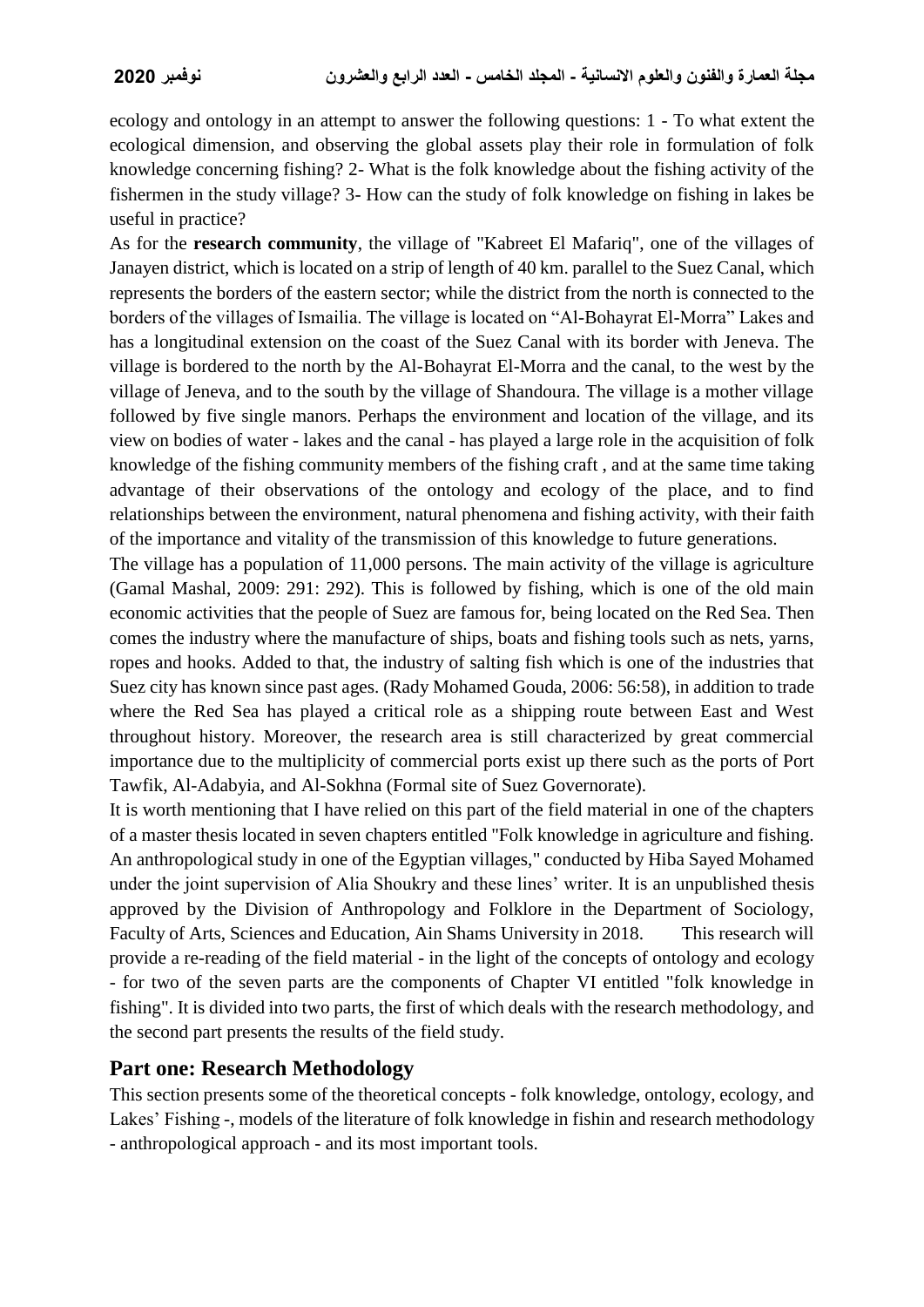### **First: The Most Important Concepts of Research**

**Folk Knowledge or Traditional Knowledge:** Historically, folk knowledge has been part of problem-solving for local people, using it to manage their resources on a sustainable basis. In the 1950s and 1960s, theorists of development philosophy saw indigenous and traditional knowledge as ineffective, less significant, and even an obstacle to development. By the early 1980s, for the first time, scientists drew attention to the study and integration of traditional peoples' knowledge in order to gain a greater understanding of the environment (Abdullah Almamun, 2007: 20). This is confirmed by Berkes, claiming that the broader use of the term came in the eighties, although the practice of this knowledge is as old as the cultures of the world. (Berkes, Fikret, 1999: 4).

Rushdy Saleh defines folk knowledge as the outcome of folk practical rules in medicine, agriculture and various crafts, and also in the rules of social behavior and ethical issues. It is an experimental custom towards nature and towards human society itself (Ahmed Rushdy Saleh, 2002: 129). Folk knowledge is also known as "it is what Indigenous people have of knowledge and understanding about their immediate environments and include plant classifications sometimes called folk plant knowledge- and environmental relationships, and environmental change". A challenge for ecologists is to document such knowledge and then translate it into formats compatible with intellectual property rights (Noel Castree & Rob Kit chin, Alisdair Rorers: 2013). In another definition, folk knowledge is "an accumulated entity of knowledge, practice and belief about the relationship of organisms (including humans) with each other and with their environment, being developed and transmitted across generations, while appropriate processes and adaptations occur. Traditional knowledge is cumulative, active and interactive. It is built on experience, copes and adapts to changes. It is a characteristic of societies that is compatible with historical communication in the use of resources on the ground" "Fikret Berkes, 1999: 8). It is a set of skills and knowledge transmitted from one generation to another one within communities (Chris Park & Michael Allaby: 2013).

The favor for drawing attention to the importance of studying and monitoring the folklore of all indigenous peoples globally, goes back to what is presented by the UNESCO in 2003, concerning the Convention on the Proposed Classification of Intangible Cultural Heritage in five areas, the fourth being knowledge and practices relating to nature and the universe. It is also due to the interest of international bodies, including the WIPO document, which defined folk knowledge as "scientific know-how, skills, innovations, practices, teaching and learning activities, which are in the possession of indigenous peoples, local communities, a country or countries". In particular - areas such as agriculture, environment, health care, folk knowledge in engineering and building.etc (Mostafa Gad, 2016: 15).

#### **A key characteristic of folk knowledge is that:**

1- It is not specific to a particular area, as it covers all areas of life.

2 - It arises as a result of the interaction of multiple factors with each other, the interaction of scientific knowledge with social history with art and religious beliefs.

3- It is characterized by arising and developing from the exerted efforts of the group that owns this property and passes on from one generation to another generation. It reflects the identity and subjectivity of the group that has created it.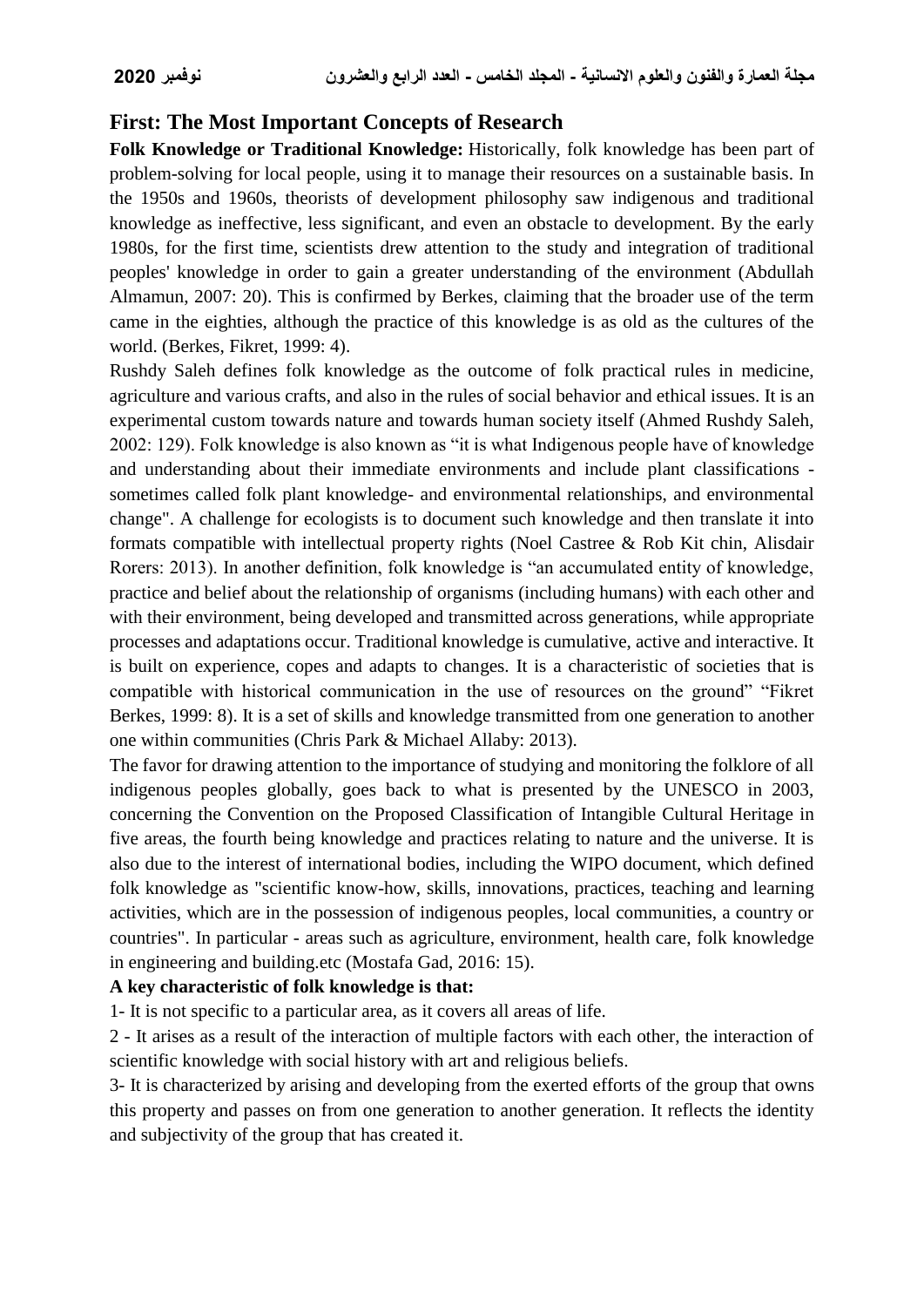4- It does not arise according to a specific system, but rather as a result of the interaction of individual or collective creations with the surrounding cultural environment, [\(www.nizwa.com\)](http://www.nizwa.com/).

5- It is cumulative, active and interactive based on experience, coping and adapted to the changes, a characteristic of communities consistent with historical communication in the use of resources.

6- The folk knowledge study is concerned with the element of practice, the way people manage their own agriculture, hunting, fishing and other life activities, and how to manage biological systems and interact with natural processes.

7-Folk knowledge begins with local knowledge, where Kalland (1994) identified three levels starting with empirical or practical knowledge which is a local knowledge about animals, plants and soil types ... based on empirical observations, which have remarkably lasting value, and the second level is the typical knowledge or interpretation of empirical observations to put them in context; while the third is the customary knowledge concerning patterns of the group's behavior, (Berkes, Fikret, 1999: 6- 13).

Folk knowledge is procedurally known as folk science based on the practical or experimental observation of fishermen during their stay in the village, and their continuous practice of fishing activity in lakes, which developed their experiences and gained them a typical knowledge that link various natural phenomena to their work such as the movement of the moon and wind, tide and color of water. and others and between their work in fishing. So, they kept that knowledge, and transmitted to be inherited, it became folk knowledge of their own through which they can adapt to their environment and achieve optimal exploitation.

**Ontology:** or metaphysics, is a study of metaphysics that examines the nature of existence altogether. It raises the question of existence in the sense of the question of the circumstances that make the existence of any group of assets possible. (Andrew Edgar, 2009: 111) (Smith, Charlotte Seymour 1992: 181). Gordon Marshall explained that any method of understanding the world, or only a part of it, is based on some assumptions about the nature of things that already exist or that may exist in the field that ontology interprets, and the conditions of their existence, and relations of interdependence between them ... And so on. Such a list of types of objects and their relationships are ontology. That is, each ontology has its own (Gordon Marshall, 2000: 245).

Consequently, the ontology in the popular adage is to conceive of the creation of the universe, its elements, its material, its transformation, the creation of its fundamental axis, man, and its other factors, especially the world of spirits and the relationships between those universes, the post-life world, and natural phenomena, whether disturbing or dangerous, such as volcanoes, earthquakes, storms, thunder and lightning, or routine such as night, day, wind and rain. Popular ontology with this understanding is a kind of folk knowledge. (Mohammed El Gohary, 2011: 101: 102).

Ontology is procedurally defined as a concept that is concerned with explaining the relationships between cosmic phenomena such as the relationships between the signs that appear on planets and celestial bodies, the clouds and others and the phenomena of lakes such as the movement of waves and wind, and the weather, on which the fishermen are to decide to go out to the fishing trip, or searching for other suitable fishing places, identifying as well, the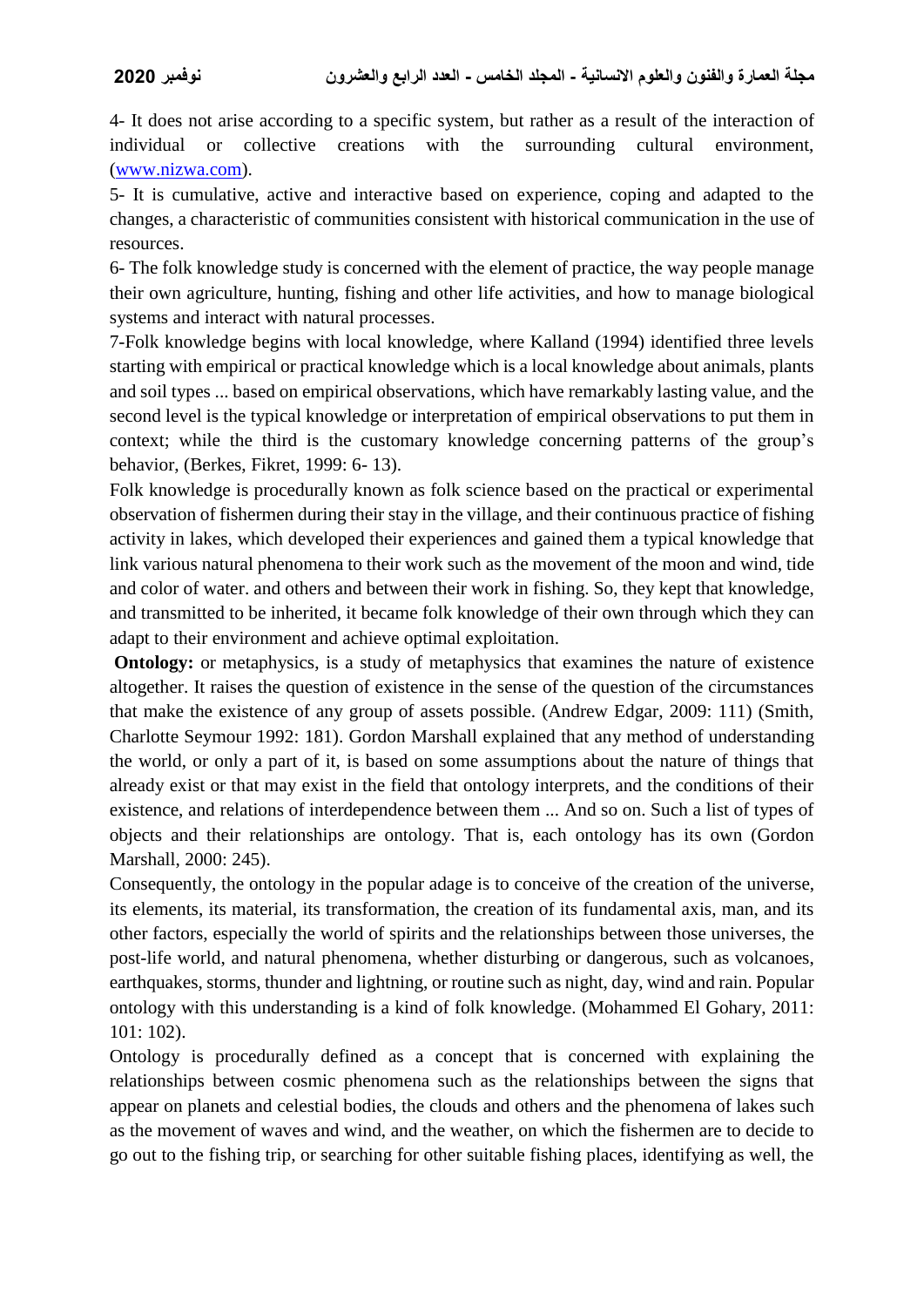types of fish available and others, which leads to the fishermen' acquisition of their folk knowledge.

**Ecology:** The ecological concept is a concept concerned with the physical characteristics of a particular environment in its influence on social behavior and its impact on this behavior, as well as the study of the relationship between man and the environment (Mohammed Al-Gohary & Abdullah Al-Khraiji, 2008: 148). A human being is part of his natural environment which provides him with many possibilities for social life, so, he is associated with it, as well as with other organisms that live with him in the same environment in repeated attempts to adapt, which represents the pivotal relationship in the ecological study (Andrew Edgar & Peter Sid Goic, 2009: (Ahmed Abu Zeid, 1996: 571: 572).

Ecology procedurally, means the impact of the natural environment on the activities of individuals in the research community, which has led them to engage in specific economic activities depending on the characteristics of the physical environment, including fishing activity (inland). On the other hand, man in this society was able to observe and contemplate the natural phenomena surrounding him in his environment such as lakes, sky, air… etc. in continuous attempts to interpret them - ontologically - and adapt to them, and in the meantime acquire his folk knowledge through which he becomes able to adapt and deal with his environment.

Lakes' Fishing: There has been some debate as to whether cultures based on the fishing system can represent a distinctive pattern in the sense of the cultures of pastoralists, horticulture and others. It is noted, however, that fishing methods and technology are diverse and range from simple traps, spears, arrows and other tools used by indigenous peoples, to the different sizes and types of boats and nets used in limited fishing or fishing industries. (Smith, Charlotte Seymour 1998: 692).

Fishing economy can be supported either by simple collecting or active fishing or both. It may be full-time or seasonal, may depend on stable or slow-moving fishes that are easily caught. Local residents may exploit marine fish that require more active techniques than trapping and stalking or may seek seasonal migrations of these fishes with a variety of technical means including boats (Byron, Reginald: 2009). Fishing is an activity in which nets, spears, or individuals' hands are used to catch crustaceans, shellfish and fish. Historically, these tools have been modified by fishermen practices. Fishing is also classified as a commercial activity where fish are sold, traded and bought (Kulczycki, Cory: 2008).

Fishing in this research is inland or traditional sea fishing practiced in lakes, and the fishermen rely on fishing tools manufactured locally.

## **Second: Literature of Folk knowledge in Fishing**

Intangible cultural heritage scholars have often been interested in some of its fields and themes such as customs, beliefs, handicrafts; while interest in folk knowledge - at least at the local level - has diminished. Most of the literature in this field, in Egypt in particular, has been on topics of traceability (the Suzan Said Study 2007), on folk knowledge associated with agriculture (Haitham Younis 2011, Aisha Shukr 2017), or on folk knowledge in a specific community such as Al-Wahat Al-Bahria (the Bahariya Oasis). Khatri Orabi 2013).

Folk knowledge of fishing has received little attention at the Arab level. Examples of these studies are Masters of Awatef Al-Harthy on "Fishing on the Saudi Arabian Red Sea Coast"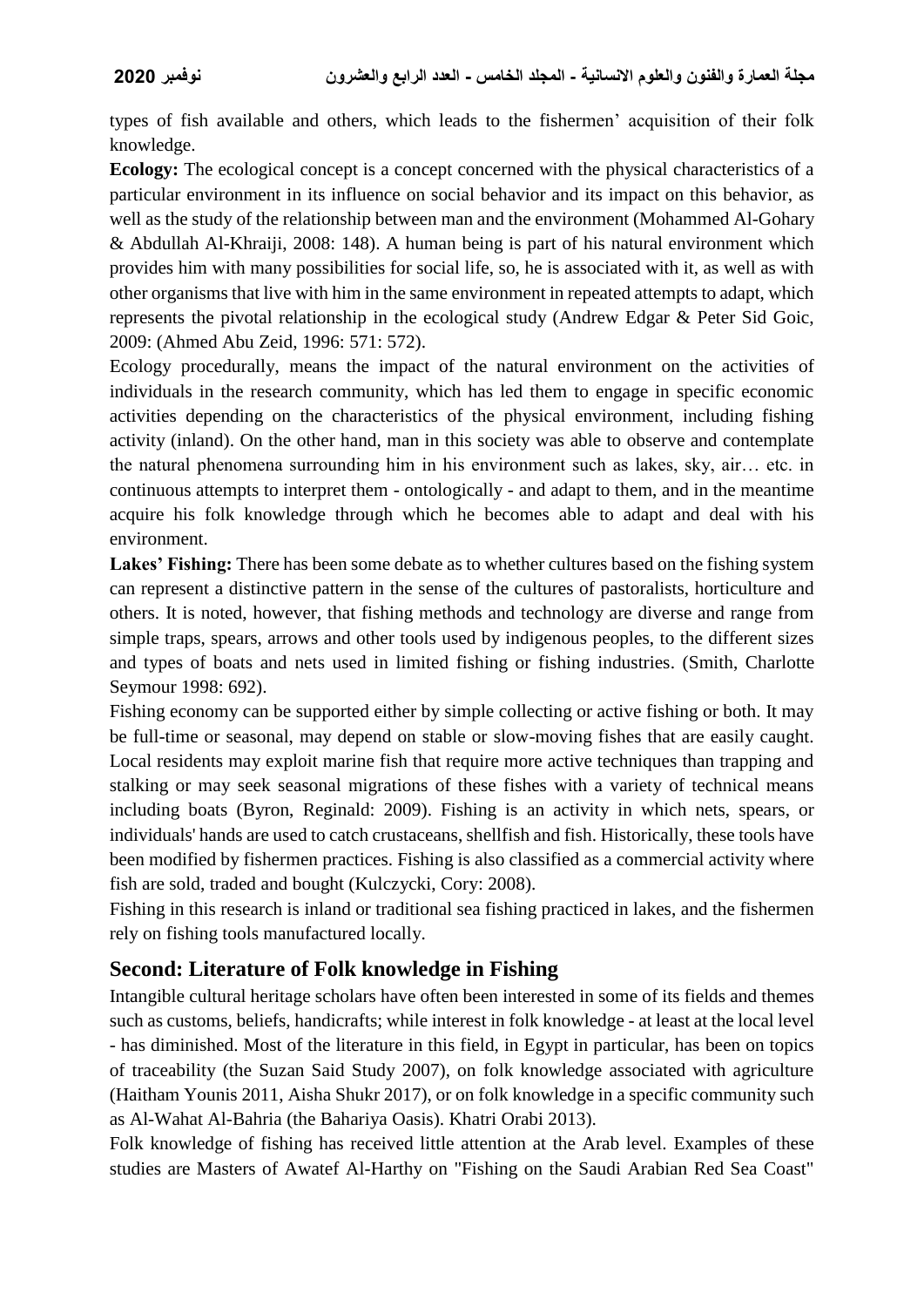(1992). The objective of this study is to know the types of fish that live in the region, the geographical distribution of the fishing places, the factors affecting this distribution, the study of the followed methods in fishing, in addition to the most important laws regulating the fishing operations, and the problems facing the fisheries, in addition to knowing the role of The Ministry of Agriculture and Water in maintaining this resource. The study reached a number of results, the most important of which were the influence of natural factors and conditions in the formation of a suitable environment for fisheries in the territorial waters of the study area, such as high-water temperatures, salinity, and the presence of shallow areas.

In contrast to the dwindling number of Arab studies on folk cognitions of marine fishing, numerous foreign and non-Arabic studies, including a master's thesis by Abdullah al-Ma'mun, published (2007) aimed at identifying and documenting the current state of traditional environmental knowledge and practices on fish environments to help formulate sustainable management strategies for inland fisheries in Bangladesh. The study comes to several findings, the most important of which is the possibility of finding ways to assist communities in managing their fisheries with the knowledge of fishermen, which they consider more valuable than scientific knowledge, and that there is an urgent need to document, preserve and use that knowledge in fisheries development.

Gularte (2008) study of traditional knowledge of fishermen in the professional fishing areas of the Patos-Lagoon Estuary in Brazil, (124) geographically classified areas have been identified according to fishermen's traditional knowledge of environmental conditions and the depth and degree of water transparency. This study revealed the rich knowledge of the fishermen, and their close and direct relationship with the natural environment in which they live, which requires the preservation of traditional environmental knowledge of the fishermen and use them in the management of fishing operations. The study concluded with a number of results, the most important of which were to monitor the knowledge of fishermen on fishing areas according to the depth of the water, and their experience in the installation of networks, and to identify the degree of water transparency, and fishing in specific places, which are named according to the islands or their landmark or nearby. The importance of linking traditional knowledge with scientific knowledge is important to enhance the data used in the management of the fishing process.

Lekshmi (2009) study of indigenous traditional knowledge and ancient proverbs of Kerala coast fishermen drives at examining the traditional knowledge of original peoples in fishing villages; studying as well, the scientific logic behind their knowledge, and collect traditional cognitions and proverbs related to the fishermen community. The study has been conducted on 50 cases of fishermen, and concluded with some results, including the fact that indigenous people's experiences and experiments of the legacy reveal the causes and effects of the occurrence of natural phenomena related to the biological activity of living organisms.

Finally, the Mirera (2013) study on traditional knowledge of professional crab fishers in Kenya. This study aims to analyze the diversity of knowledge required to exploit fishing operations in clay areas, and how this relates to management practices based on science and study. They were conducted in four sites on the northern coast, using field studies, comprehensive surveys of fishing areas, interviews and direct observation. One of the most important findings of the study is that crab fishing in turbid waters is an activity dominated by male members of the study population and it is fulfilled in the low spring tide, with rare use of bait nets, and defining of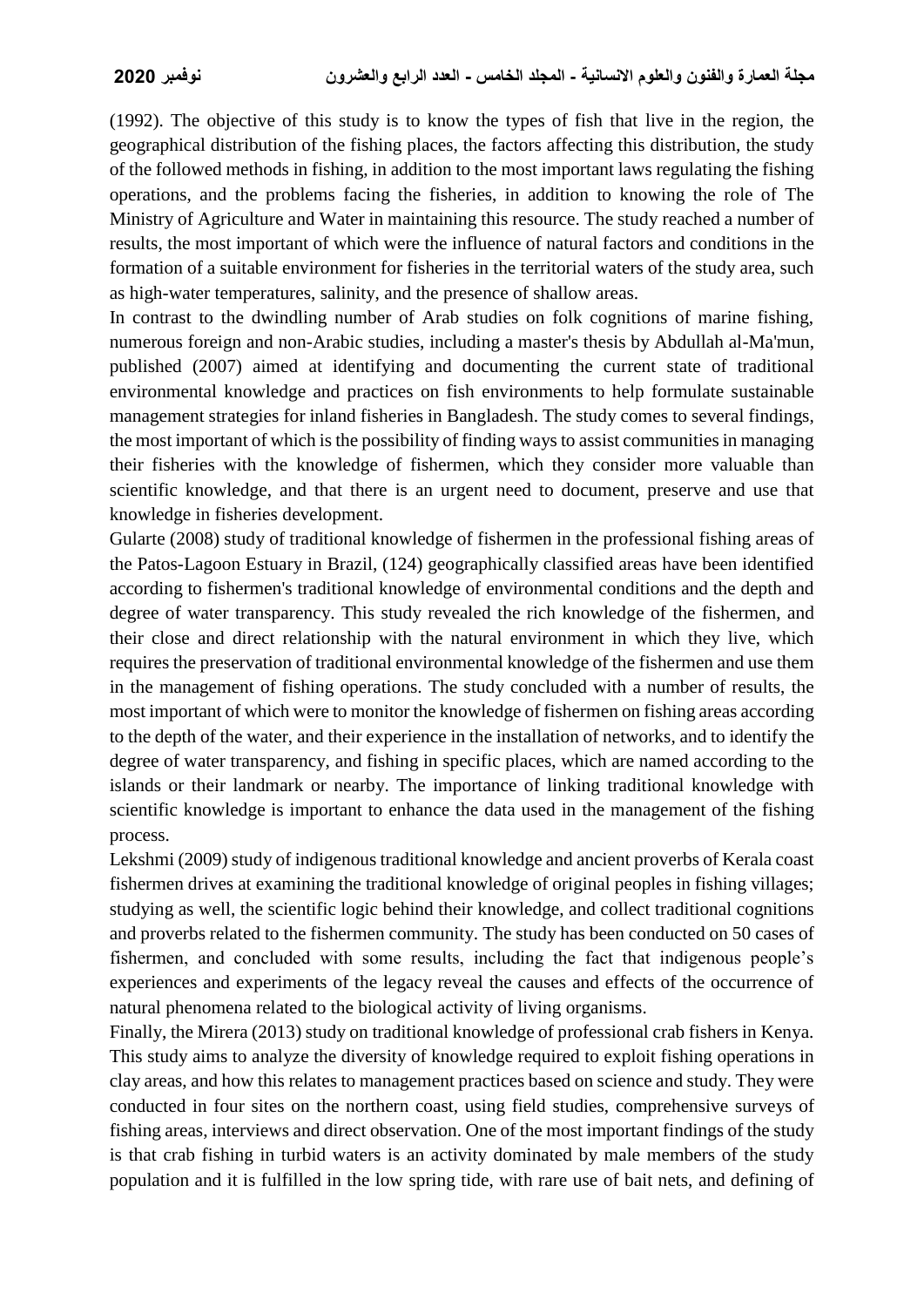fishing areas that require expertise such as burrowing-fishing, and the need for individual and acquired skills to increase catch, improve quality and avoid damaged fishing, added to this, the knowledge of the specific circumstances of the place, and the behavior of crabs.

## **Third: The Anthropological Approach and Its Tools**

#### **The research relied on the following anthropological research tools:**

**Observation:** It is one of the most important tools of data collection in the research of almost any phenomenon. There are some types of social action that can only be truly understood by seeing them in a real sense, that is, the vision of an eye (Mohammed El-Gohary & Abdullah Al-Khraiji, 2008: 107). The observation is useful in collecting data related to the actual behavior of individuals in some realistic situations in life. So, it can be observed effortlessly, or can be repeated without effort, (Abdel Basit Mohammed Hassan, 1990: 308). Observation is used to identify the research community, and observing of the exit to fishing trips, and some of the signs indicated by the fishermen to the researcher as signs that predict the weather, and the whereabouts of fish ... and others. Observation was also used during in-depth interviews with fishermen.

**In-depth Interview:** It is called also intensive interview, is one of the common research methods among qualitative researchers to collect data. An in-depth interview takes individuals as a starting point for the research process and assumes that individuals have a unique and important knowledge of the social world that can be verified through verbal communication, i.e. discourse with respondents (Charlene Hess-Pepper, Patricia Levy, 2011: 211). In-depth interview has been relied upon as an essential tool in this research to identify the knowledge of fishermen on types of fish, their places, and the various natural phenomena such as the moon, stars., in addition to their knowledge about the various signs that predict climate change, and others. It was applied with five interviews for each of the seven cases of fishing workers belonging to older generations and young people.

### **Study cases**

Case No. (1): his name is denoted by the letters: S. Y, Age: 38, works as a fisherman and farmer, holds an industrial diploma, married with children.

Case No. (2): his name is denoted by the letters: A. H, Age: 56, works as a fisherman and farmer, dropped out of school from the fifth grade of primary school, married with children.

Case No. (3): his name is denoted by the letters: S. A, Age: 56, works as a fisherman and farmer, married and has children and grandchildren.

Case No. (4): his name is denoted by the letters: M.G, age: 23, fisherman, primary school, single.

Case No. (5): His name is denoted by the letters: M. A, Age: 70, fisherman, illiterate, married with children and grandchildren.

Case No. (6): his name is denoted by the letters: H. M, age: 50, fisherman, married with children. Case No. (7): his name is denoted by the letters: S. M, age: 47, fisherman, dropped out of sixth grade, married with children.

Informants: They are a key source of field data collection. They can be used in some cases where there are no official records or other official data. The informant is a person who knows by virtue of his status in the community a certain amount of data useful to the research or can close between the researcher and the community that will be studied in any way, (Basit Abdul-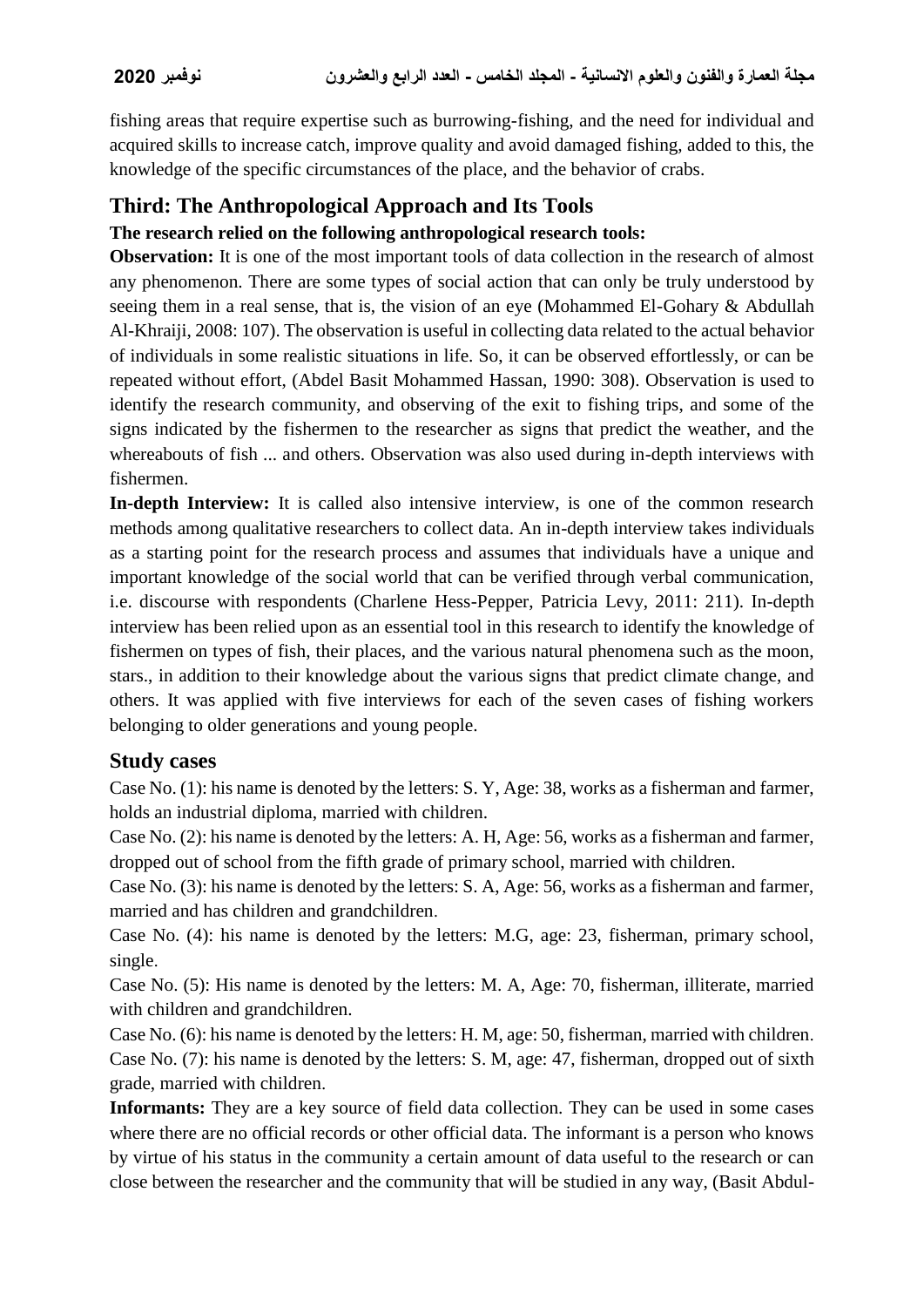Mu'ti, 1985: 224). Therefore, two recruits were hired from the research community who had the advantage of supporting the research with information and introducing the researcher to the cases study from the fishermen.

**The Field Work Manual:** It is a work note to open the subject in the mind of the collector, and is not obliged to its text, nor is it a collector blocker, as the researcher has to add the processing of all new points that he thinks should be added and has not mentioned in the manual (Mohammed El Gohary and Hanaa El Gohary, 2013: 235). The idea of the manual is simply to divide each element, or compound elements into a number of points from which to ask successive questions or record them as topic-headers for reminders during the field collection, (Mohammed El Gohary, 2012, 209:210). A preliminary manual has been designed and used for the exploratory study, which was completed throughout the field study, using some important theoretical concepts.

### **Part two: The Field Study Results**

The results of the field study will be presented in two parts, the first part presents folk knowledge of the species and location of fish, while the second part deals with folk knowledge of cosmic phenomena affecting fishing.

#### **First: Knowledge of the Fish Species and Their Location**

Folk knowledge fishers know varies about fish species-which are their livelihoods-and the slight differences that exist and distinguish each family, as they distinguish between poisonous and harmful fish. They know the places and settings in which they abound, the different species in each, and the signs that indicate their existence, which will be shown below:

## **Knowledge of Useful and Harmful Fish Species**

**Useful Fish Species:** Fishermen in the study population are aware of the types and sizes of fish found in the water bodies of their community, which is a source of their livelihood; and which varies between large size fish such as Drake, Lotte and Wakaar, which begin sizes from 1 kg and up to 15 kg per fish, They are followed by Lotte, Karous and Wakaar, each weighing up to 2 kg, and between small fish such as Hafara and Seegan, followed by Sehlia fish, and other marine organisms such as white and red Shrimp, Sobia and crab.

Fishermen distinguish the nuances between the aforementioned species, in which two elderly people mentioned: "The fish species are not known except for the fisher, as Sehail fish is a platoon with 4 types of Bori, Tobara, grana and Sehlia and they are similar in shape and only the fisherman can distinguish them. There are fishermen sell Morgan fish as Denis, though Morgan is cheaper than Denis" (Informant:1, S.Y) "Longevity in the sea, make me have a sense of fish of any kind, Sehlia, Tobara and knowing it coming from which direction and how entered the spinning" (Informant:2, A.H). The experience of these cases due to the length of their work in fishing are due to their long work at an early age.

**Harmful Fish Species:** Fishermen confirmed their knowledge about poisonous fish and harmful fish species, which most important are carat or rabbit fish. For the first kind (poisonous), it has two types, red rabbit fish, which is less toxic and fit to eat after cleaning his guts, and remove his head, skinning, and the second is the blue rabbit fish, which is the most toxic and may lead to death, and the both two species are found in the Red Sea, and if the fisherman finds them, he un spin them from spinning and throw them into the lake or killing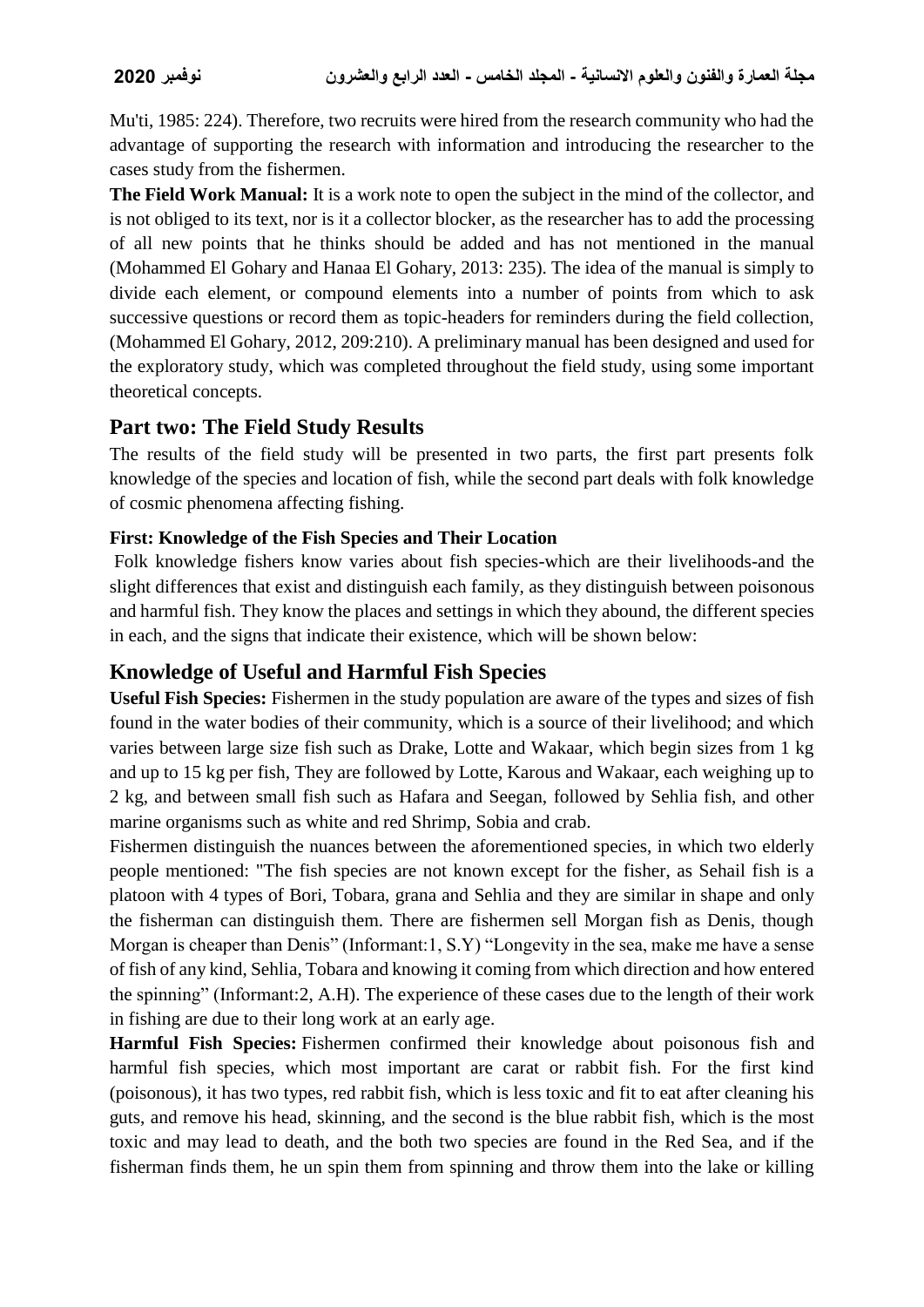them. Of the kind of fish that harms the human, there are three types: Al-Shoga, Hedaya, and Galkh, and these fish abound in the areas of Hoash -which are cement pillar beneath Suez Canaland rocks. Some fishermen said: "In the type of fish called a snake-like Shoga, if it bites a human being, he can possibly die, and it is usually controlling the Hoash area -stone and rocky areas-"(Informant:1, S.Y). One fisherman added that there are two types of fish that are not poisonous but harmful. He claimed that: "there is a fish called Hedaya fish, its thorn is difficult to treat, however, its cure is in the same spine, this spine is rectangular with a small serrate spine from four sides. It penetrates the skin easily but comes out with difficulty and cuts skin. It stings and runs into the water and if it followed and grabbed, its liver is snatched and put on the fire to become oil painted by the place of stinging, rather than that, there will be severe pain, that makes a man screaming from pain and take pain relievers. There is another fish named Galkh, weighing a half kilo, and about 5 cm. looks like the Karmout, having two types, red in white or brown in white with 3 thorns exist in 3 fins, a thorn in the back, and two in both sides, but serrated in one direction, which is tingles human, easily and difficult when it comes out, but if it enters in his right leg or hand, it stops the right half of his body, and so the left part. It causes bones-pain which is severe pain and these fish are located around the "Hoash" and under the bricks in all water and professional fishermen know how to rid it and save it from the nets and throw it into the water""( Informant:2, A.H).

### **Knowledge of the Whereabouts of Fish, and Markings**

All the study cases agreed that the fish prefer to live in calm water and therefore are abundant in the places near the canal-and far from the places of fishermen-where the water is calm, deep and warm. A case of young fishermen has mentioned that "the fish prefer calm places and noisy places cause the run out of fish to more quiet ones, since fish floats out of the knock and loud sounds" (Informant:4, M.G). However, the location of fish varies depending on the type of fish, each fish type has its preferred environment. Thus, fishers know the preferred places or environment for each type of fish, as well as the signs that indicate their existence, which will be addressed in the following paragraphs:

#### **Favorite Places and Environments for Fish Species**

Fishermen know that each type of fish has its favorite environment, as mentioned by one of the older fishermen claims that: "Denis and karous are the most expensive fish and are found around the canal, while Lotte is cheaper and exists on the edge of the canal, and Bori exists in the whole lake. Bori fish, when it is in the canal and when the atmosphere is good, it comes out of the canal to the beaches, also, Shrimp can exist in the canal and outside it, while Tobar fish walk in the canal and lakes, and the Sehlia fish walk in the canal when there are few and not so many but when there is much fish, it comes out of the canal" (Informant:3, S.A)

## **Fishermen know other areas rich in specific types of fish, including:**

**Rocky Areas:** "Fish anywhere in the world in coldness draw into deep water and hide among rocks. Some species bury themselves in sands" (Informant: 2, A.H).. Therefore, the rock areas are areas rich in Seegan, Sobait and calamari, and often fish changes in color depending on the color of the rock, as red rocks have fish around the same color.

**Areas of Reefs or Hoash:** The field study showed that coral reefs and Hoash are one of the richest-fish places, especially Wakar, Shoor, Karous, Denis, Bori, and Tobar. Due to claims of the cases study "reef is a tree grows in the sea that has spines look like blades, the fish that grow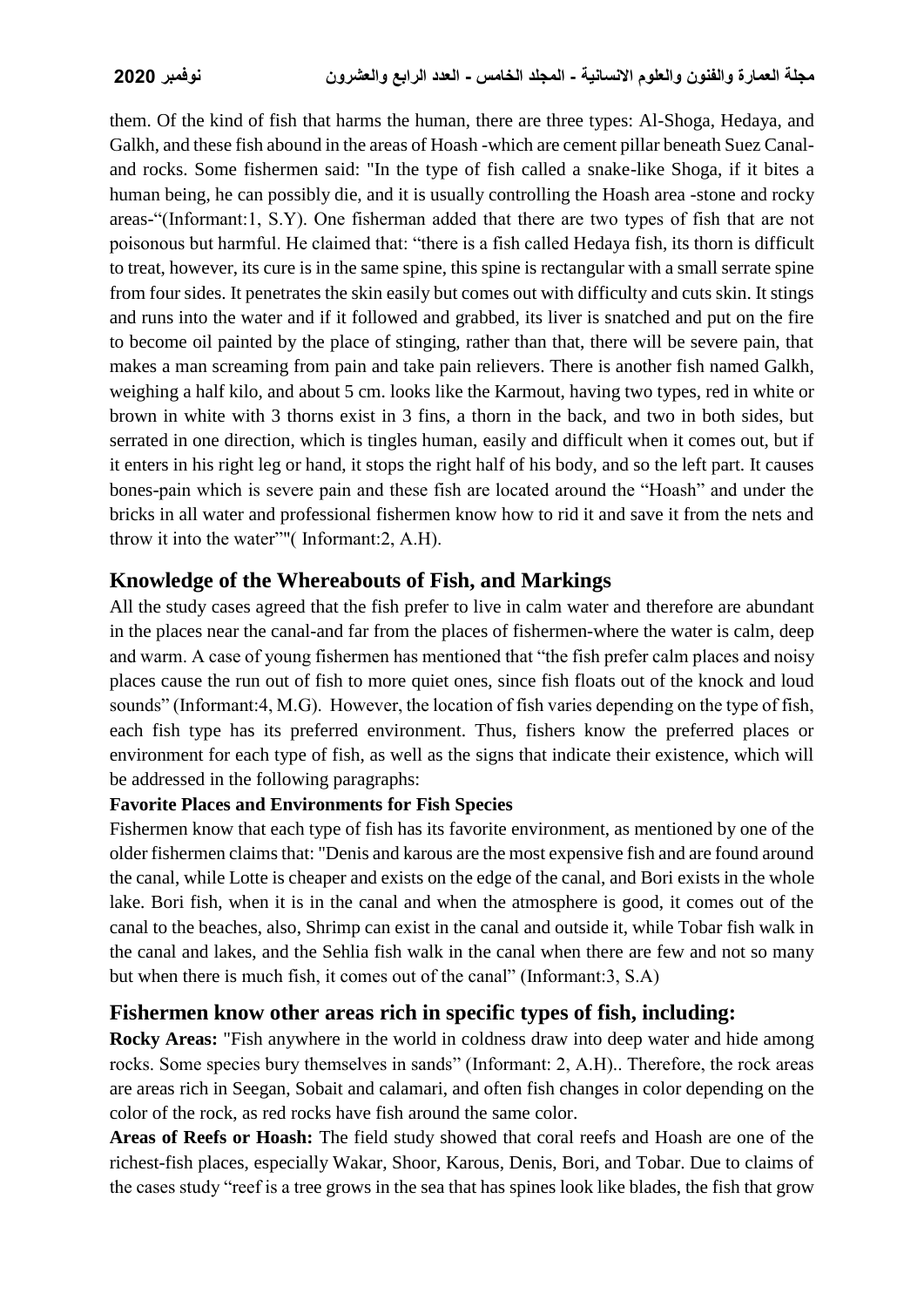near these reefs are Wakar, Shoor, Denis and small sharks which the one fish weight reaches 15 kilograms, added to ornamental fish. The Hoash is a group of stones side by side or a solid mass worked around algae, and live around them Bori, Kraous, Tobar, and Hafara". He also mentioned: "The canal is surrounded by lots of Hoashs –which is the cement surface that borders the canal - and the fish exist around them are a lot" (Informant: 1, S.Y). The case study confirms that: "Fish exist abundantly around these reefs and Hoash, especially Bory fish which is abundant in Hoash"(Informant: 7, S.M).

Sand and Mud Land: Fishermen in the research community know that the types of fish also vary depending on the nature of the bottom of the lake, on the white sandy land there are Shrimp, Gandolfi and Karos fish, while the clay land has Shrimp, Tobara, Sehlia and Bori, one of the fishermen said: "They are Hafara, Karos, crab and Shrimp holding sand and mud"(Informant:3, S.A)

**Marks Indicating Types and Location of Fish:** In addition to the knowledge gained by fishers about the types and locations of fish, they have acquired other knowledge about the signs through which they infer the existence of these fish, their kinds and availability. One of the most important of these marks is the color and depth of water. The field study confirmed that the color difference of water means the different kind of fish that graze underneath - grazing here means that the fish dig up in the lake and feeds on smaller fish or grass or other. The water is originally clear and transparent, and when the fish eat, clay sediments appear in the form of spots varying colors depending on the type of grazing. The color of the greenish water means the presence of Sehlia fish and the color of the spot is either in the form of a circle or square or in the form of a spiral whose size varies depending on the amount of fish. When the water is red, this indicates the presence of Barboni or Shokhrom fish. One of the fishermen expressed this by saying: "The color of the fish changes water just like the sunrise and sunset change the color of the sky" (Informant: 2, A.H). Fishers assert that the different types of fish, depend on their movement on the surface or in the depths of water, one of them said: "The fish exist on the water surface is Tobar, Shrimp, and Khorman, while Sehlia exist in both the shallow and deep water" (Informant:4, M.G).

It is worth mentioning that the young fishermen who are the most eager to go to new places for fishing, have acquired the previous signs, and use them and identify the whereabouts of fish; they monitor the emergence of turbidity that changes the color of the water, and search for the places of reefs and rocks; they rely on experiment. One of them expressed that: "I have to try firstly, I mean, if there is reef I enter to them, and if it is land in the lake, I try it and the lake is not all possible drowning, meaning that we can walk for eons to reach acres - I mean a land where we can walk – where there remains fish, and are also gaps or holes in the water where it will be drowning or deep, I try it somewhat to acclimate and I know where the fish is in this new place"(Informant:1, S.Y). Another added: "We know where the fish is in the new place if we get a burrow in the ground" (Informant:2, A.H).

### **Second: Knowledge of the Cosmic Phenomena Affecting the Fishing Process**

For a long time, weather has been the preoccupation of man, through which, he can determine his activities, and charts his way of life. Weather prediction and control has been an important aspiration of primitive and civilized man. At present, weather forecasting plays a key role in some professions, including seafarers, who need accurate weather information to protect their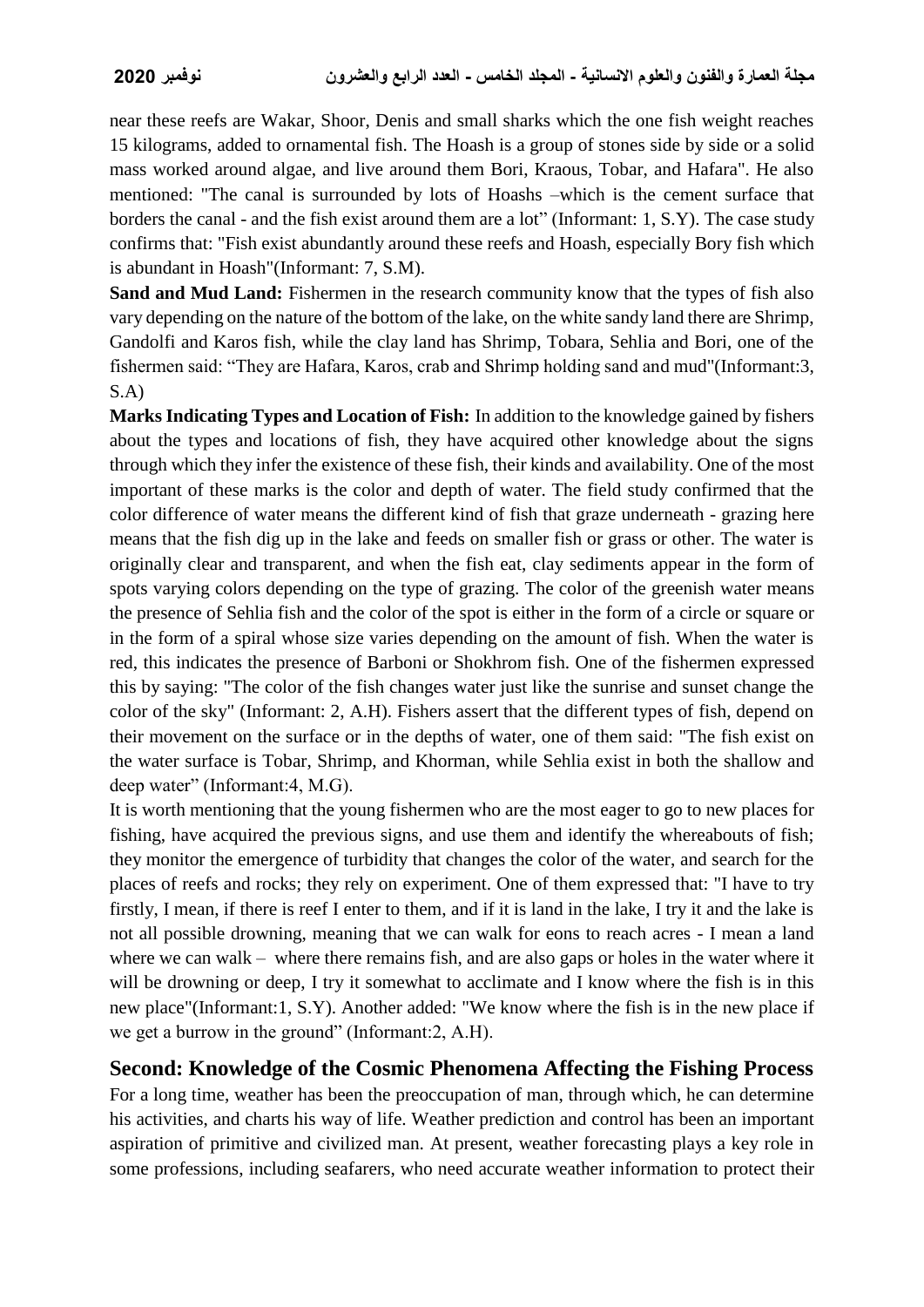equipment and facilitate their performance. Predicting the weather correctly means a difference between life and death. For that purpose, they are interested in forecasting storms, rain, wind, fog, snow, and the lake conditions, and accurately determining wind direction and speed (Horace Beck, 2003: 143: 144).

However, the field study cases confirmed that they do not follow the meteorology, explaining that they believe that what meteorology says is not true, and they are fishing from small lakes, relying on nature to predict the weather; so, they are keen to look at the moon at night, and look at the clouds during the day, and follow the movement of wind and waves, which will be illustrated in the following paragraphs dealing with the knowledge of natural phenomena affecting the fishing process, in which the prediction of weather comes in common in all topics, namely: moon, stars, clouds, the movement of waves, winds, nucleus, temperature and coldness of weather.

**The Moon:** One of the two luminous elements, man has relied since ancient ages to measure the change in time according to change in the faces of the moon. The new moon appears in the form of a crescent every twenty-eight days and part of the day, and then increases to become full moon, and then diminish until it disappears completely, and then reappears. The Islamic Hijri calendar is calculated in lunar months. (Abdul Hamid Younis, 2009: 290).

The field study confirmed the importance of dependence on the moon in determining the weather, fishing times, and places where the movement of the moon and the timing of its appearance and phases. As for determining the weather, all the cases of study agreed that if a halo appears around the moon - a white circle on the moon - this is evidence of intense air (wind) coming. Some cases have expressed this by saying: "When there is a white circle around the moon, we know that the air is coming in two or three hours, I take a cautious and stay not far from the beach, because if the weather turns over I can go back and this expectation is always correct"(Informant:4, M.G). "And if look to the air and find it is calm, means no air and the moon is evident and seen, if we have a rigid circle or as an itch around the moon, we know that the air is coming from any side, and we cannot determine its direction only when the moon comes enlarged in the atmosphere, meaning full but not skylight, we feel it is suffocated and try to see any beach quickly before the wind blows or not going down for fishing from the beginning" (Informant:3, S.A).

As for determining the fishing times and places, the field reality confirmed that fishing is done according to the Arab month calendar and the development of the moon's growth, where the moon starts small and during its emergence, the sea takes increasing which is called "tide" and the increase lasts for 6 hours, which is the period in which you prefer fulfilling the process of fishing. Then the moon begins to disappear, and the sea begins to descend or the so-called "islands" and continue for another 6 hours where less fishing, and thus throughout the Arab month. Consequently, the fisherman moves with the movement of the moon's growth and increasing water from one place to another. Some of them expressed this by saying: "Fishing is done by relying on the Arab month, since according to the shape of the moon, we determine the tide of the sea (six and six) 6 hours rising - the increase of the sea or the tide - and 6 hours descent – the islands - In the six hours of descending, water is heading to the city of Suez and the six hours of rising, water heads to Ismailia. This is the form of movement of water, which is affected by the appearance and disappearance of the moon, because if the water stands still, it will become rotten. Water moves and the fish move together and we walk after it, and see in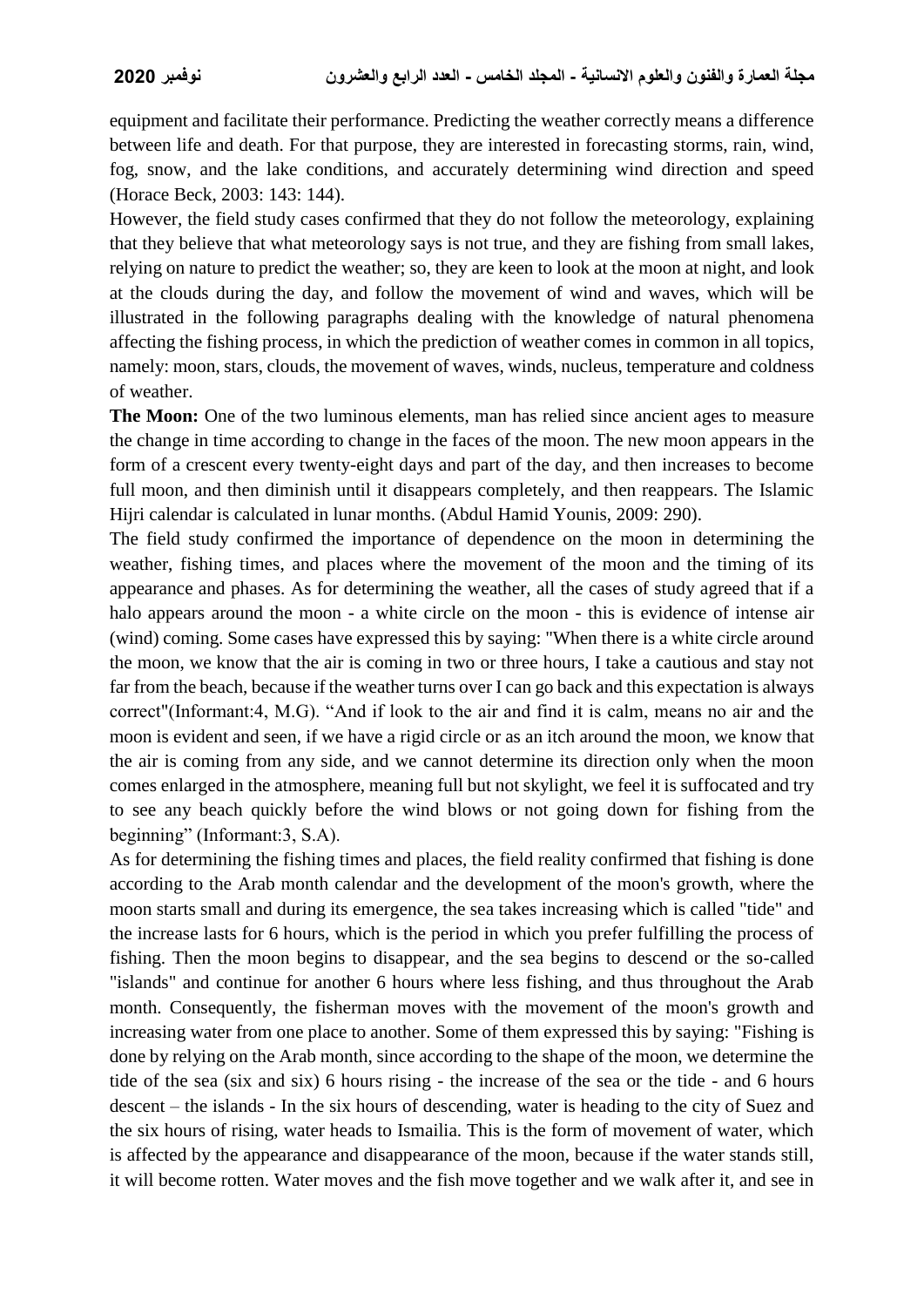one third of an hour, water stops in the middle-so we say "the sea is sleeping" – because if the water keeps moving to and from... with no comfort, the sea will come to us and eat us and cause flood. in the beginning of the month, the moon will be a small crescent that comes from the West, if it appears in the dusk time, the sea takes more water with it, and water goes towards Ismailia and the sea increases until we reach the Suez, then water level decrease once more to increase hereafter in other places-while during the existence of the crescent, the sea is as in the six hours of the rising-while during the decline and disappearance of the crescent, the sea begins to descend an hour but a quarter and the water goes instead of being directed to Ismailia, it goes to Suez. Of course, the crescent grows up during the month every day from the day before, it will be delayed an hour but a quarter to go down and rises, for example, today, the moon is missed at 11 o'clock, and tomorrow at night, it will be absent at 12 o'clock but a quarter and then 1.5 o'clock at night until the end of the month" (Informant:1, S.Y). "When the moon is full and begins to reflect its direction, there is something happens calls "reflection of Rabiah", means a defect in the sea possible not to come to full increase or come down full or one case increases and this when the moon isfull and in its rotation. At that time, it changes its direction and the sea can possibly increase but not decrease and may decrease but does not increase. At that time, fishing is spoiled totally, as this lets the fish stand just like the sea, and becomes as if paralyzed unable to walk, as it walks opposite the current of water and water becomes disturbed because of the moon and therefore the fish is unable to know the direction" (Informant:2, A.H). As for fishing on non-lunar nights, the fisherman depends on fishing during the day. One of them said: "The days without the presence of the moon, fishing becomes in the daytime; there is work of fishing when the moon is present, and there is some kind of fishing when it is dark, and when the moon disappears, we use searchlights around the water, so the fish gather around, and when the moon completes in the days from 13 to 15,it illuminates water - Hallelujah if you bang anything in the water, the water lights-the fish sees its shade and the spinning, so, it sticks to the bottom and moves slowly, as the sea becomes static, but when the fish is to be moving quickly we know how to catch it and we can fishing, but if parked place, it will not enter the spinning and thus spoil fishing" (Informant:4, M.G). It was clear from the field study that there are three timings, and places of fishing are determined by the appearance and movement of the moon. The first sea rises (tide) where fishing is near the canal, half of the rising, the fishing becomes away from the canal where the fish begin to distribute. By the first descent of the sea (islands), fishing is on land where fish is abundant at the time of the islands. One of them expressed it saying: "There are three fishing times: the first is the sea rises, half the rises, and the first take to the sea; at all these times, working at sea changes from a place to another. The first take to the sea, becomes near the canal, so, we can catch fish before it distributes in several directions, as it senses the movement of the sea. In half of the sea rise, we step away from the canal to approximately from 150 to 200 meters according to the water's movement, because the fish will be moved. Nevertheless, in the take to the sea, fishing will be on the nearest beaches; because after taking to the sea water, it will return back towards the sea and there will be some amount of fish still on the shore and have not overrun or moved by water and this is a week after the emergence of the crescent" (Informant:1, S.Y).

**Stars:** The study Cases agreed on the importance of stars-dependence in weather forecasting and differed in their importance in determining time and direction of travel. As regard for the prediction of the weather conditions, they confirmed that when the stars are clear and have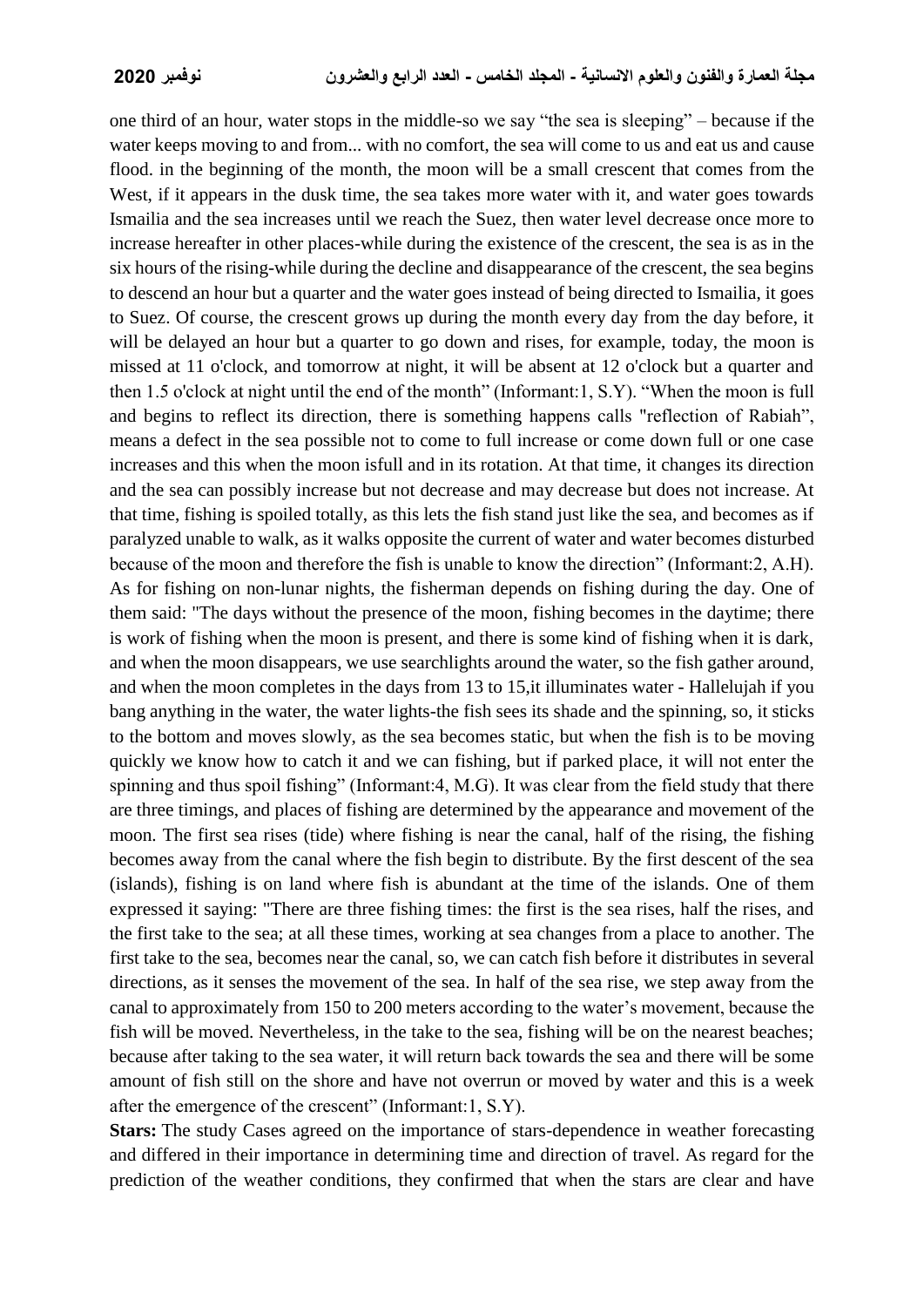neither clouds nor dust, this is evidence of good weather, but if they disappear behind the clouds, this is evidence of wind and rain. As one of the fishermen expressed that saying: "Through the stars, we know the atmosphere if it is a cloudiness - that is, cloud and dust - and be deluded, we know that the weather will be turned up and the wind will be coming." (Informant:2, A.H)

Some study cases from older people stressed the importance of using stars to know the timing and direction of travel, especially in the past. One of them expressed this by saying: "When I am contemplating at night looking at the East Star, seeing it from the east near dawn, it knows me that the daylight is close, so, I come out to the shore to sell fish"(Informant:3, S.A). And for identifying the trends, mentioned another: "Dependence on the stars used to be the thinking of the old people, in old time when my father used to teach me fishing, people used to search for six stars that compose the form of a triangle and this was in the period of the absence of the moon-the end of the Arab month - they are different from all the stars, they are brightly lighted with large size, so, we can recognize directions through these stars, a star denoting the north and the other denoting the south and they are close to each other and so conform and shape the directions. Exactly, this is what people were following on, because the vision was clear" (Informant:1, S.Y). Some justify and due their disagreement and difference in the importance of the stars at present to the impact of environmental pollution, which has led to the blurred vision of the stars at night, confirming that the change in environment and pollution is one of the factors changing the folk knowledge of the fishermen.

**The Clouds:** The field study shows the importance of the role of the cloud in the knowledge of weather conditions and weather forecasting and has an impact in knowing the appropriate timing of fishing. As for the role of the cloud in the prediction of the weather, the movement of the cloud quickly indicates the arrival of air and turning the color into a dark color indicates the rainfall. "The clouds, if they are fast, we know the wind is blowing," (Informant:4, M.G) and "if they are in a dark black color, we know that there will be rain, but if the sky is clear, then there will be no rain," (Informant:5, M.A).

As for the effect of clouds and dark clouds on choosing the right timing for fishing, the cases of the study claimed: "Clouds indicate that the wind is coming and fish are the first to feel the air –instinct from God –so, they hide in the reefs that will be difficult to catch." (Informant:4, M.G) "Clouds affect even the human being instead of getting up active, he becomes lazy; fogs is a monster affects everybody, even fish, as fog makes the atmosphere almost night, the fish does not know where to go, right or left, (a reversing effect on fish), so, they remains in their place, motionless, in turn, the fisherman can catch them, however, the sun and warmth leave the fish coming up and refreshing" (Informant:2, A.H).

**Movement of Waves and Wind:** The movement of waves is remarkably related to the movement of wind, both of which predict the necessity to stop fishing. "The wave movement is basically moving fish, but if it increases, it would be the same of the cloud system, fishing should stop, because waves can reach a height of 3 to 4 meters" (Informant:1, S.Y). Regarding the signs of the speed of wind and high waves, the most important of which is the static air for a while then its movement starts increasing gradually until the waves intensify and increase wind. "When the wind increases, the wave also highs up, since wave is only becomes higher when accompanying with near gale or increase of the wind, the waves don't change their direction suddenly, there should be indications for that, air stops suddenly and comes gradually and make the wave revolve around itself. I can identify the air, it is heavy when it comes strong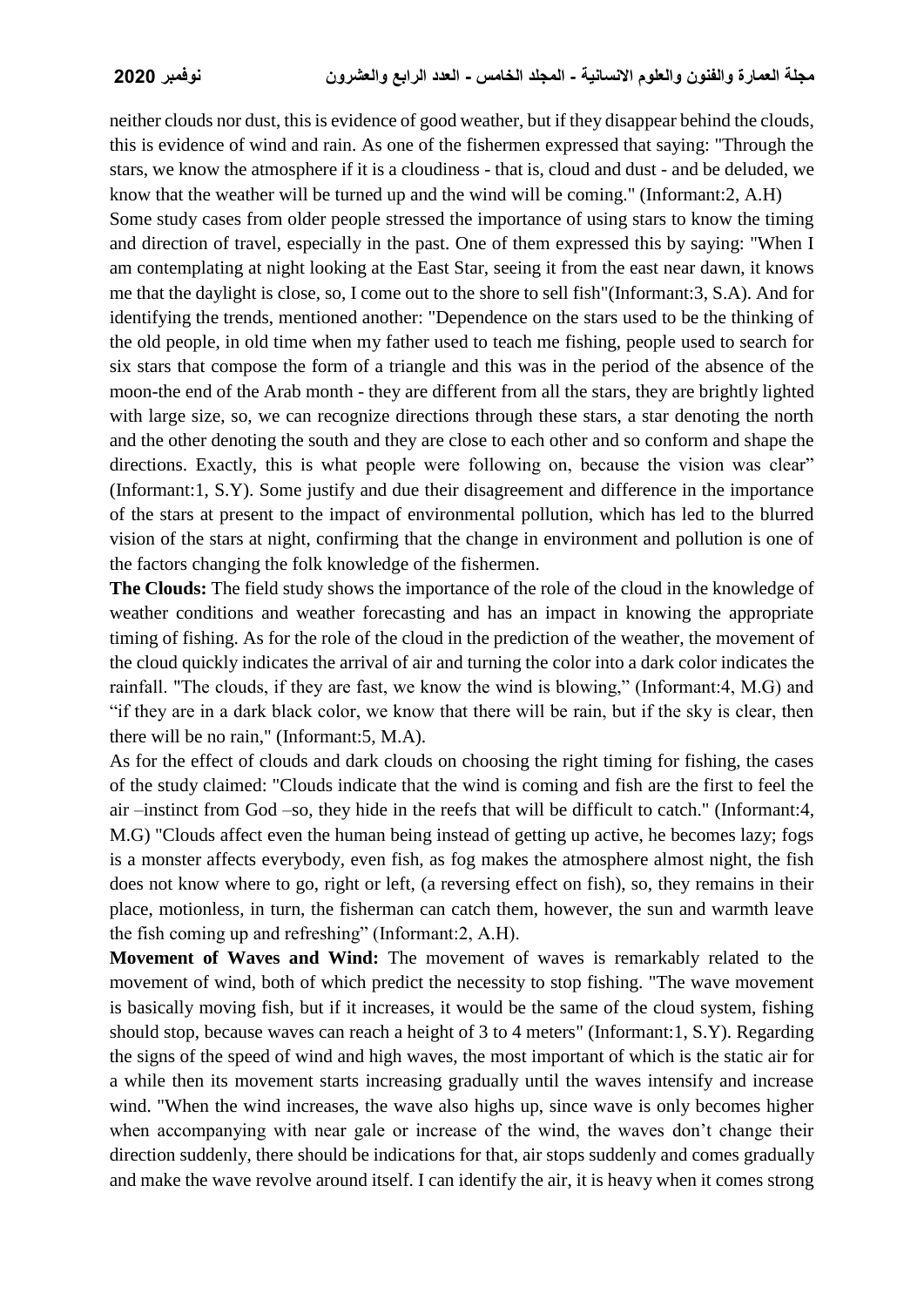and suddenly, I figure out then that it will go one or two hours later, and if it comes in a dust storm suddenly, I become sure it will go quickly. If the air comes suddenly loaded and increases gradually, it is a sign of remaining for one day or more" (Informant: 4, M.G). The field study also confirmed that the orientation of the eastern and the out shore winds does not hinder the continuation of fishing while the southern wind prevents fishing. "The wind movement is affected by the height of the waves, the eastern wind and the northern wind are sweet winds that refresh the sea, but the wind that comes from the mountain - the buzz– will remain very strong to prevent fishing." (Informant: 2, A.H)

If the wind movement intensifies, and the wave rises during the trip, the fishermen take shelter in certain places they call "Kaval". They expressed this by saying, "I give myself to the closest place, even if it is the army (military site), and there must be lifejackets in the boat, even in an area of Mountains, there is even a land of triangle uniforms in the belly of the mountain in which the air clashes with the mountain, consequently, the lake becomes calm in this area which we call "Kaval" (Informant: 1, S.Y). This is consistent with the geo-morphological studies of the bitter lakes, where they reported that it is a sandy clay sediments characterized by being low and the presence of a longitudinal interference parallel or vertical to the coastline that may extend in the form of triangles heads in the waters of the lakes. These areas protect at-risk members of society. This confirms that the fishermen use their folk knowledge to protect themselves in danger.

The field study showed that if the air movement subsides, and the lake calms, it is difficult also - to go out fishing as most of the fishing occurs when the sea is moderate in which air and water move naturally; while when the sea is calm and air is absent, the fisherman cannot see or distinguish the color of water, fishing is suspended. One of fishermen said: "The breath of the air shows the turbid and the non-turbid land but when the sea is white, means there is no air –it is called the wind of white –that we can't see anything in the sea, and the air breath creates a wave shows the color of water "Red water, green water, or there exists a Hoash before you in high ground, but whiteness is a possible danger. One can miss a Hoash, air is beneficial" (Informant:7, S.M). However, some stress the significance of serenity of the lake in two cases are fishing of Sehlia fish in November and in the case of fish fry. Some of them expressed this saying: "The lake is calm in November, the Sehlia fish have roe and gathered close to the sandy lands, in shallow water about half a meter in reef water, because roe causes itching to fish and so they search for sand because it is rough, so, fish can itch its belly, it exists in shallow water not to slip which is the stage before laying eggs and have fry; and if the soil muddy, the fish leaves the water and thus become easily caught. They walk in large groups for immigration towards the gulf where water is calm and mountains are high, so, they can lay their eggs and bring fry fish" (Informant:1, S.Y). "During travel, fish can be caught easily, and roe is sold separately, because the fry fish is very small just head and tail in a worm size that needs to be preserved like a child who is still born. On the way, fry fish should be undertaken by changing water and to be salty to protect the little fish from suffocation" (Informant: 2, A.H).

With regard to determining the direction of the wind, the field study showed that this is done through the interest of the fisherman-during the fishing trip-in sources of sounds of things such as a train or animal sounds, it is the place of the strongest sound from which the wind will come. They said this: "We determine the direction of the wind from sounds like the sound of the train horn we hear from the place where the strongest sound come to know that the wind is coming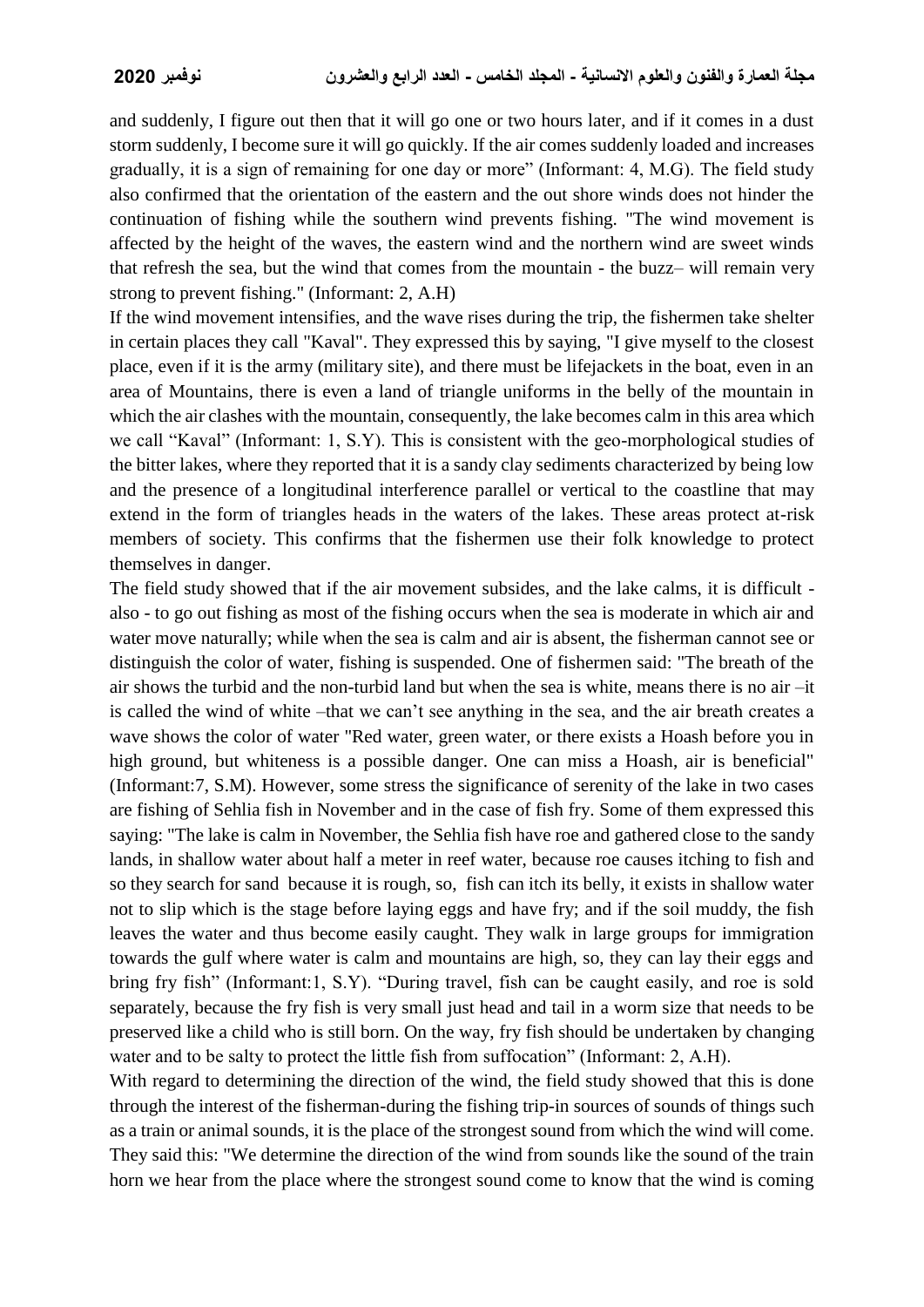from, and also from the sounds of animals like dogs sound, this comes from Geneva and that from Kabreet, the strongest sound we recognize is the way from which wind blows; someday, we were trapped in the sea because of heavy fogs at night and we were unable to see anything neither right nor left, we followed the sound of dogs as soon as we heard, as it helped us determining the direction" (Informant:2, A.H).

**The Nucleus (Core):** It is considered one of the most important obstacles that prevent the fisherman from fishing, and the study cases defined the nucleus as the strong winds that are accompanied by the high waves. It has different names, as it is called a nucleus or severe air, wind or storm, and they are considered one of the most important fishing barriers for the fisherman. Some cases expressed this: "The nucleus is an intense air that keeps the atmosphere unstable, carrying rain, lightning and thunder" (Informant:4, M.G). "It is intense air coming from me or from the west." (Informant:3, S.A) "Nucleus means severe wind and high wave." " Nucleus is the storm, we call "maltm", heavy air, and strong wind" (Informant:7, S.M).

As for how the fisherman knows the dates of the nuclei, all the study cases agreed that they have determined and fixed dates in the winter season from November to March, but they do not preserve them often, but infer their arrival through their experiences. Some cases have expressed this by saying: "Alnawat" or nuclei have dates known in the month of December and January; and they have different names, including, nucleus of the broom, the smallest nucleus of the sun and the largest nucleus of the sun, but I do not keep their dates, they are about 12 nuclei come in winter and possible remain for two or three days" (Informant:4, M.G). The field reality has shown some signs that predict the occurrence of the nucleus: the stillness of the air, the presence of a circle or aura around the moon, the sudden movement of birds, jumping of fish on the surface of the water, the absence of the sun, and frequent clouds overwhelming the atmosphere, besides rising up of the sea abnormally where waves suddenly rises, and finally the remarkable speed of the cloud. The cases have expressed this by saying: "When the atmosphere is silent and there is no certain direction of air, this indicates the arrival of the nucleus, and when the moon is seen at night and it is clear, we know that there is no nucleus, but when it is about half a circle or a full circle, this is a pedal on the nucleus; since air passes quickly and veil the moon around. This ring is formed in the color of the dust, and the air that keeps passing over the sky will not remain high, it should go down, so, we know the nucleus is coming and we don't go to the sea" (Informant:1, S.Y). "We know the nucleus from the movement of birds, if the birds migrate suddenly and the atmosphere is sweet, we know that the wind is coming. We also know when the fish jumps in the lake, especially Bory, we know that the nucleus will begin, because fish and animals feel changing of weather before meteorology and humans. Nuclei (nawat) are known in the books, but we know them from the air" (Informant:2, A.H). "The nucleus comes when the clouds look dark and the sun is veiled, and when the sea has a sudden breath and it suddenly stops, we call it "The sea is whitening". "then we know that there will be change in the direction of the wind from north to south days before, as the sea increases abnormally about 2 meters higher before the nucleus, and when it higher up abnormally, we know it is coming". "Also, when the clouds move quickly, we know that there is a nucleus" (Informant: 4, M.G).

As for the impact of the nuclei on the fishing process, the field reality confirmed the effect of the bad nucleus, and the study cases have expressed this by saying: "The nucleus disrupts fishing, spoils the spinning, destroys small boats, and prevent swimming, as waves rise up from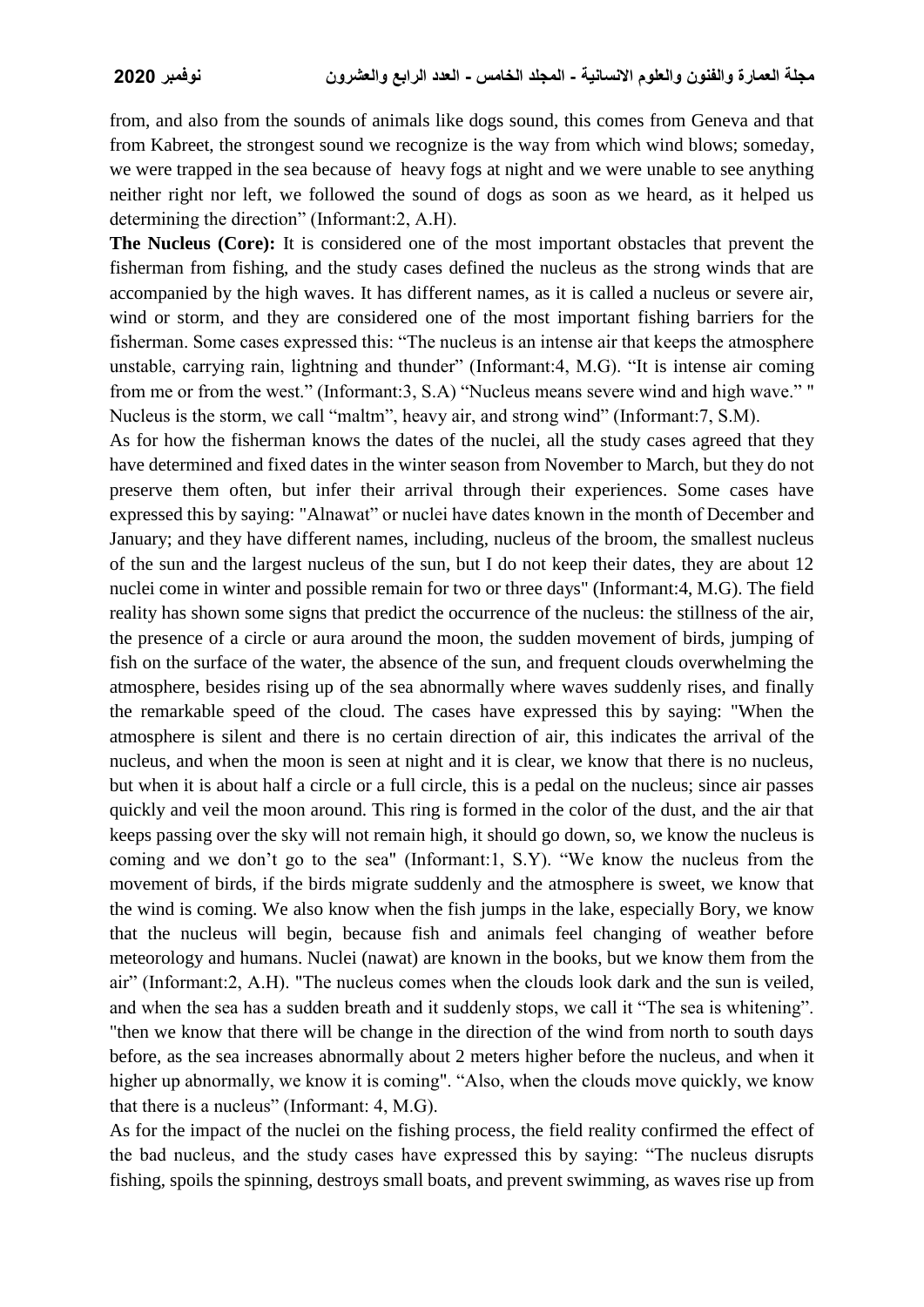2 to 3 meters and may be 4 meters" (Informant:3, S.A). "The fish walk against the current because of the wind, taking an - opposite the direction of the wind - when the wind is very strong, fish stand still in place and hide into reefs and therefore difficult to catch." (Informant: 6, H.M)

**Hot and Cold Weather:** The field study confirmed that the temperature of the air, either hotness or coldness affects the decision of the fishermen to make a successful fishing trip. When the weather is cold, there is no catch where the fish are located on bottom of the sea and therefore difficult to catch. When it is hot, the fish float on the surface and escape from the fisherman's nets. Therefore, the best seasons for fishing are Spring and Autumn, where the weather is mild. One of the study cases expressed it by saying: "The coldness prevents fishing because the lake is cold, so, the fish go to a place where the water is warm, and fishing in Spring and Autumn is most preferred because the weather is mild. In winter and summer, fishing is disrupted, particularly in saltwater, as it heats water and fish comes to the surface, seeing spinning and net and run away from it." (Informant: 5, M.A)

### **Discussion of the Research Results**

1. When looking at the relationship between the research concepts, and let's start it with the concept of ecology, it turns out that the natural environment has a clear impact on the human livings, and among these effects is the experiencing of various economic activities, including in our case - fishing activity due to the presence of bitter lakes, and the Canal. During the practice of this activity - and in the light of the daily observation of their natural environment fishermen have become capable to acquire some folk knowledge; the most important of which is the types of fish available in the lakes and the canal. Then, by reflecting on the relationships between cosmic phenomena such as the moon, stars, clouds, waves and winds, they have gained other knowledge that enabled them to predict the weather to decide whether to go fishing or not, and to know the whereabouts of fish, and the signs associated with them. This resulted in the acquisition of the proceeds of folk knowledge transmitted, inherited, and reproduced then added to and deleted from them to remain alive through which they can adapt to their environment. This will be shown in the following figure:



**Figure illustrates the relationship between theoretical concepts of research**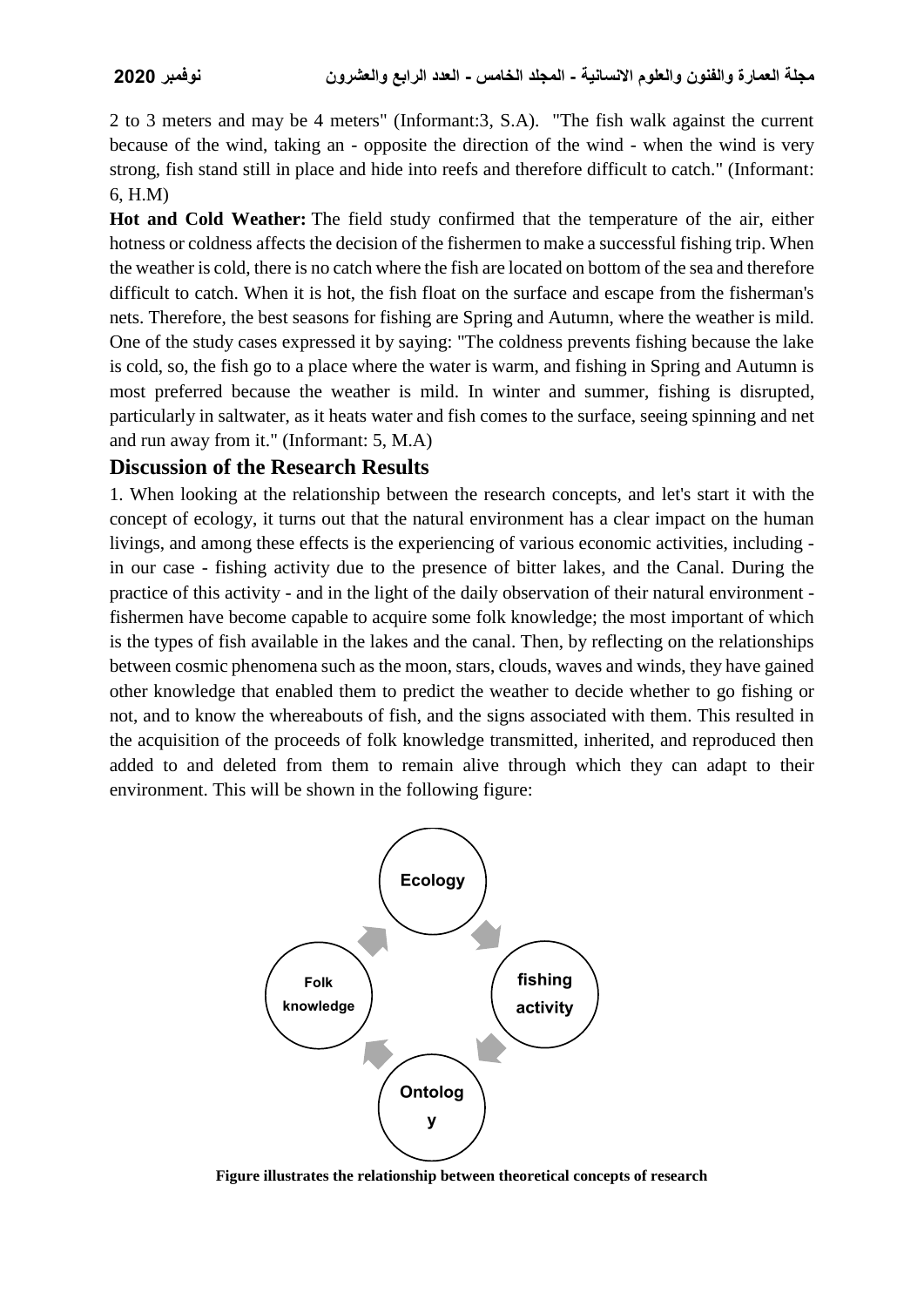2. Folk knowledge of the study cases from fishermen have varied in general to include the times and seasons where fish are abundant, the preferred times of fishing during the day, and knowledge concerning kinds of useful fish and harmful fish, their nature, behavior, and signs of their existence, in addition to the most appropriate ways to catch them, and the conditions of the most abundant places in fish, and signs indicating of the arrival of nucleus (Nawa) or as fishers call, wind direction, protection zones at risk time ... Folk knowledge of older fishermen cases was richer in topics such as knowing the nuances of fish species, determining directions during a fishing trip using stars ... On the other hand, the situations of study cases of young people were characterized by love of adventure, and the attempts to discover new and different places for fishing.

3. The research has detected the use of the fishermen of the changing signs that appear on the cosmic assets to predict the weather and determine the appropriate times for decision-making concerning a fishing trip and determine its location. The forefront of these assets is crystallized in the moon, the stars, the clouds, the movement of waves, the wind, the nucleus, the heat or the cooler climate. As fishermen used for forecasting of the weather the moon, stars and clouds and to find out the right fishing times, they used the moon and the clouds; relying on the stars to know the timing (time) and direction of travel. They knew the signs denoting change of the movement of winds and waves and took indications from to get out on the fishing trip. They also knew how to define the wind direction and signs of prediction of the coming nuclei in addition to the impact of heat and coldness on the decision- making of a successful fishing trip. 4. With rareness of number of Arab studies on folk knowledge in fishing, we find a clear interest in foreign studies, where this knowledge has been studied in depth, and as an independent field. These studies have often relied on qualitative approaches and field studies, using observation and interviews with fishermen (Al-Mamoun 2007), (Gularti 2008) and (Mereira 2013). Added to that, a group discussion (Lakshmi 2009) have been fulfilled which underline the importance of qualitative study and use the anthropological approach with its tools for deeper results. Some of the results of the previous studies agreed with some of the results of the current research, such as emphasizing the richness and importance of folk knowledge of fishermen, and the need to benefit from them in improving the management of fishing operations in these communities, such as the results of the Gularte study, which pointed to the different types of fish depending on the different locations, and the nature of the lake bottom. The results of the Lekshmi study emphasized that fishermen rely on signs of the whereabouts of fish, and their abundance as the presence of dark spots or mud on the water. This supports the similarity of folk knowledge in fishing among communities, although they are different and far apart, which can be seen as global cultural counterparts. This draws attention to the importance of studying and preserving folk knowledge and utilizing it in the formulation of strategies for development and management of various local environments in our Arab communities.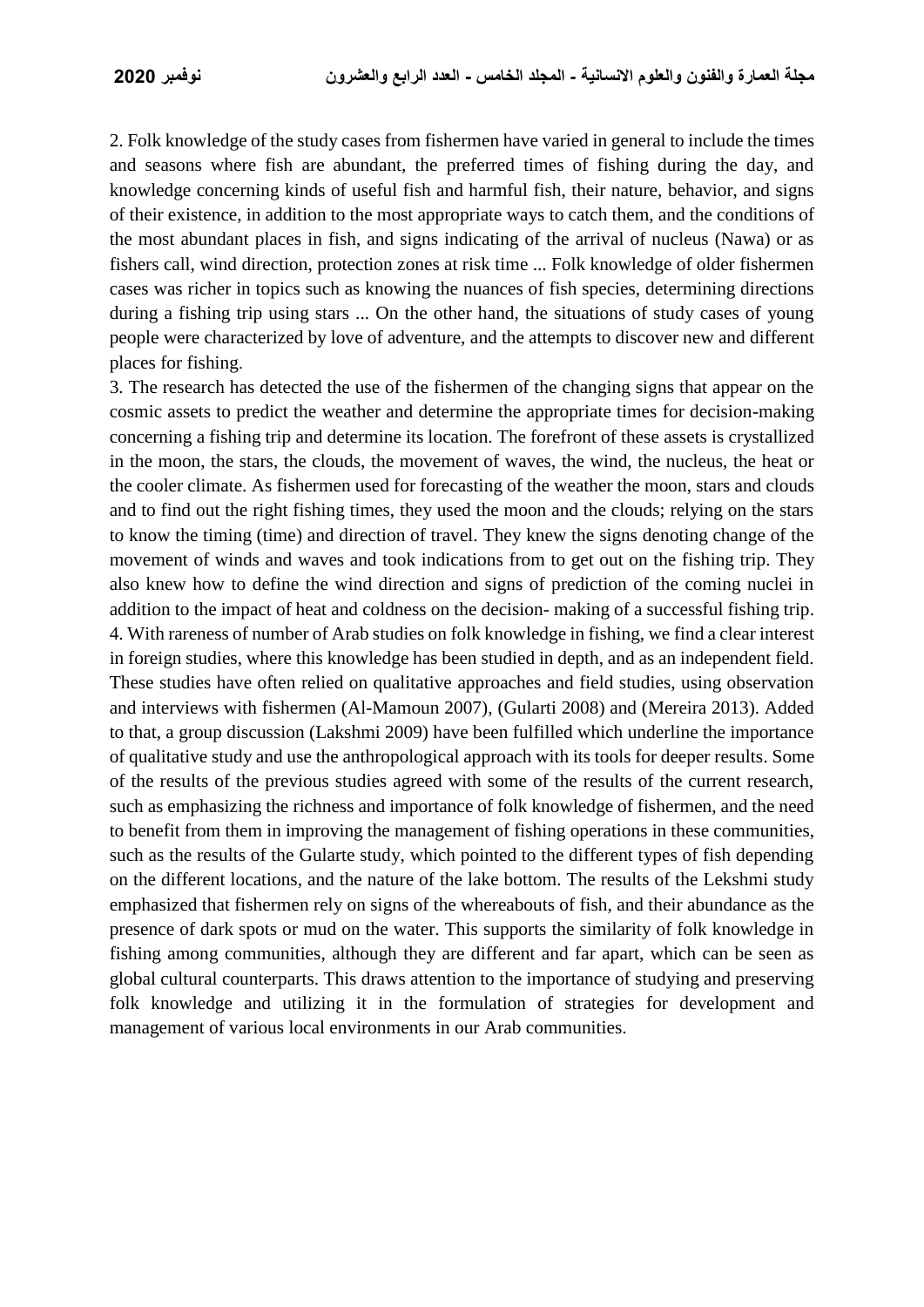## **List of References**

### **First: Arabic References**

1. Abu Zeid, Ahmed. (1996) Studies in Human, Society and Culture. Part II, the individual and society. Human and Culture, National Center for Social and Criminal Research, Cairo.

2. Edgar, Andrew, and Peter Syed Goic. (2009) T. Hanaa El Gohary, Encyclopedia of Cultural Theory, Basic Concepts and Terms. National Center for Translation, Supreme Council of Culture, Cairo.

3. El-Gohary, Mohammed, and El-Khariji Abdullah (2008). Social Research Methods. 5th Edition, Cairo.

4. El-Gohary, Mohammed. (2012) Encyclopedia of Arab Folklore. Volume1, Folklore, Concepts, Theories and Methods, General Authority for Cultural Palaces, 2nd edition.

5. El-Gohary, Mohammed. (2012) Encyclopedia of Arab Folklore, Volume 2, Folk Customs and Traditions, General Authority for Culture Palaces, 2nd edition.

6. El-Gohary, Mohammed. (2011) Encyclopedia of Arab Folklore, Vol. 5, Popular Beliefs and Knowledge, General Authority for Cultural Palaces, 2nd edition.

7. El-Gohary, Mohammed. El Gohary, Hana. (2013) Social Research Design. Publications of the Center for Research and Social Studies, Faculty of Arts, Cairo University.

8. Bieber, Charlene Hess, Patricia Levy. (2011) T. Hanaa El-Gohary, Qualitative Research in Social Sciences. National Center for Translation, Supreme Council of Culture, 1st Edition.

9. Beck, Horace. (2003) Folklore and the Sea, T. Ahmed Mahmoud, review and presentation: Safwat Kamal, the National Center for Translation, the Supreme Council of Culture, 1<sup>st</sup> edition. 10. Gad, Mustafa. (2016) Traditional Knowledge, Reading Within the Term. Inherited Magazine, Sharjah Heritage Institute, vol. 3, September.

11. Gouda, Rady Mohamed. (2016) Suez City History, Supreme Council of Culture, 1st edition. 12. Smith, Charlotte Seymour (1998) M. El Gohary et al., Encyclopedia of Anthropology, Anthropological Concepts and Terms, National Center for Translation, Supreme Council of Culture, Cairo.

13. Abdel-Muti, Abdul Basit. (1985) Social research, an attempt towards a critical vision of its methodology and dimensions. University Knowledge House. Alexandria.

14. Marshall, Gordon (2011) Encyclopedia of Sociology, T. A group of professors reviewed and presented by: Mohamed El Gohary, National Translation Project, Supreme Council of Culture, Cairo.

15. Mohammed Hassan, Abdel Basit. (1990) The Origins of Social Research. Wahba Library, Cairo, 11th edition.

16. Meshal, Jamal. Encyclopedia of Egyptian Countries. Part I, Supreme Council of Culture.

17. Younis, Abdul Hamid. Dictionary of Folklore. Egyptian General Book Authority.

## **Second: Official statistics**

- Central Agency for Public Mobilization and Statistics, General Census of Population, Housing and Establishments 2006, Final Results of Suez Governorate.

- Al-Janayen Neighborhood Information Center in Suez Governorate.